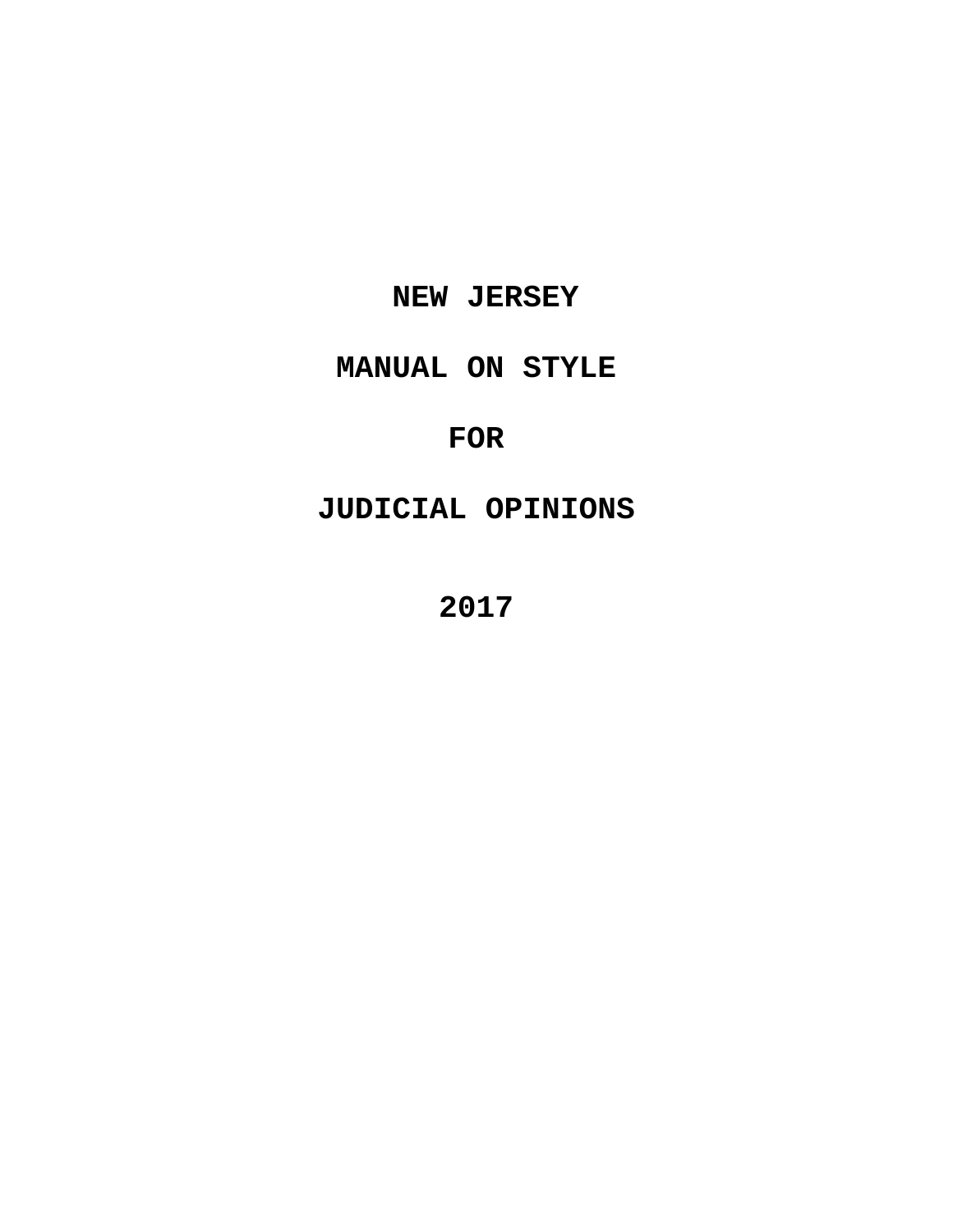## **ABOUT THIS MANUAL**

The New Jersey Manual on Style sets standards for the formatting and presentation of judicial opinions. It is divided into four sections: (1) opinion form, (2) the system of citations, (3) style, and (4) a summary of the exceptions from the Bluebook rules. Bluebook rules will be denoted as "BBR" and New Jersey Court Rules will be denoted as "Rule" or "R."

## **TABLE OF CONTENTS**

| I.                                                                               |  |
|----------------------------------------------------------------------------------|--|
| II.                                                                              |  |
| Introductory Signals & the Structure of Citations  5<br>Α.                       |  |
| в.                                                                               |  |
| $\mathsf{C}$ .                                                                   |  |
| To-Be-Published & Unpublished Opinions; Multiple Opinions 10<br>D.               |  |
| Prior & Subsequent History  12<br>Е.                                             |  |
| $\mathbf{F}$ .<br>Constitutions, Statutes, Rules, Commentary, & Regulations . 14 |  |
| Citations of Treatises, Law Reviews, & Other Materials 17<br>G.                  |  |
| н.                                                                               |  |
| I.                                                                               |  |
| J.                                                                               |  |
| Internet & Other Non-Print Materials  23<br>K.                                   |  |
| III.                                                                             |  |
| Α.                                                                               |  |
| Punctuation, Capitals, & Foreign Expressions  26<br><b>B.</b>                    |  |
| LIST OF NEW JERSEY EXCEPTIONS TO THE BLUEBOOK 29<br>IV.                          |  |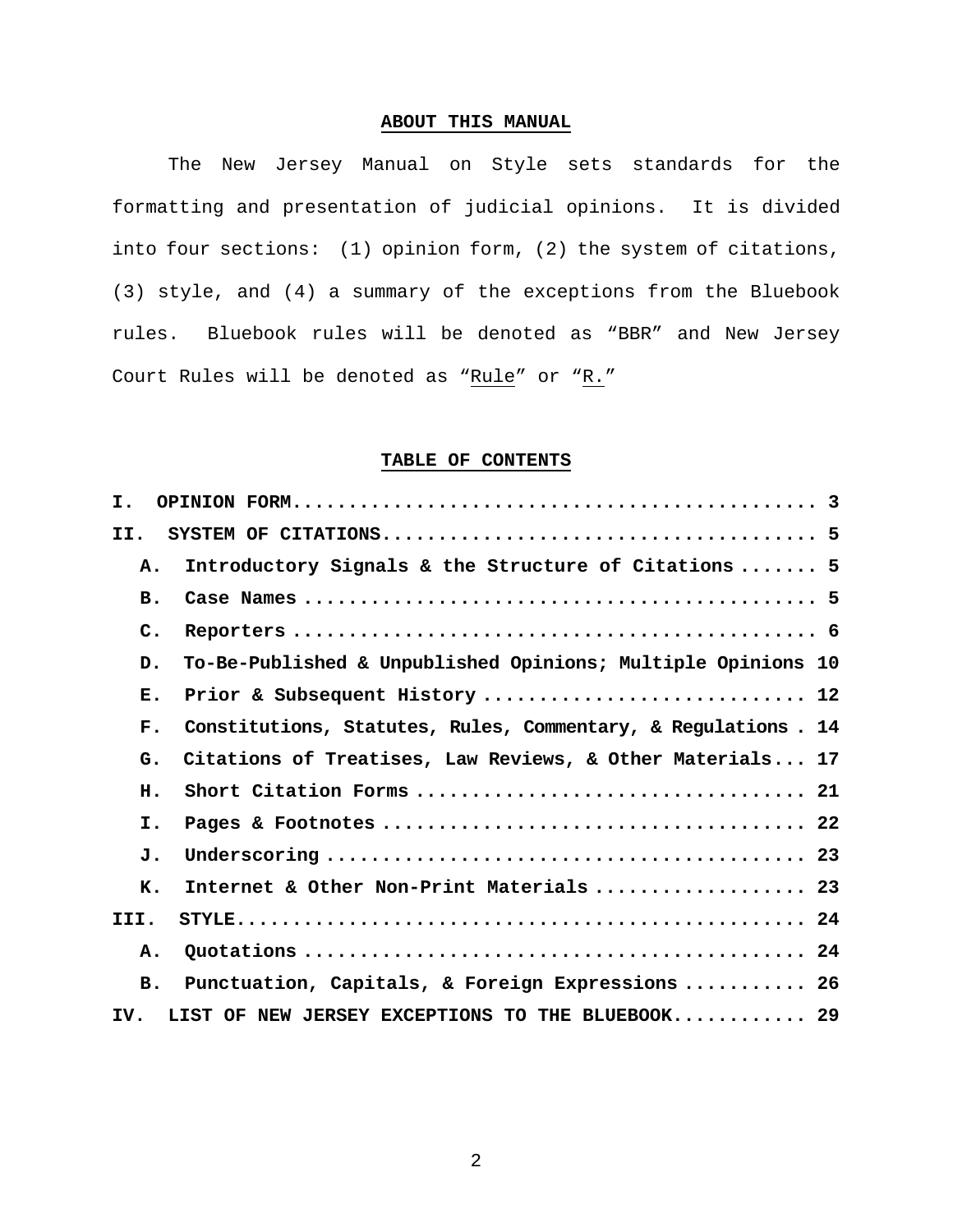## **I. OPINION FORM**

The caption and attorney appearance sections in Supreme Court opinions should follow the "Supreme Court of New Jersey Guidelines for Writing Captions," and the Appellate Division opinions should follow the "Appellate Division Guidelines for Captions and Attorney Appearance Sections in Memos and Opinions" (collectively, Captions Guidelines).

 An opinion should first state the title (giving the names of the parties and their trial and any appellate court designations) and**,** in appellate opinions**,** the dates the matter was argued (or submitted) and decided. In trial court opinions, only the date the case was decided is necessary.

Next, in appellate decisions, the opinion should list the court or agency from which the appeal was taken and a citation to the opinion below if reported. Next appears the listing of the attorneys who participated, which follows the Captions Guidelines. Where one attorney argued the cause, but other attorneys were of record, of counsel, on the brief, etc., the listing of the latter should appear in parentheses. All titles, such as Messrs., Mr. and Ms., should be eliminated from the designation of the parties' legal representatives.

Thus, in appellate opinions in argued cases, the appearances should follow this style: John R. Brown argued the cause for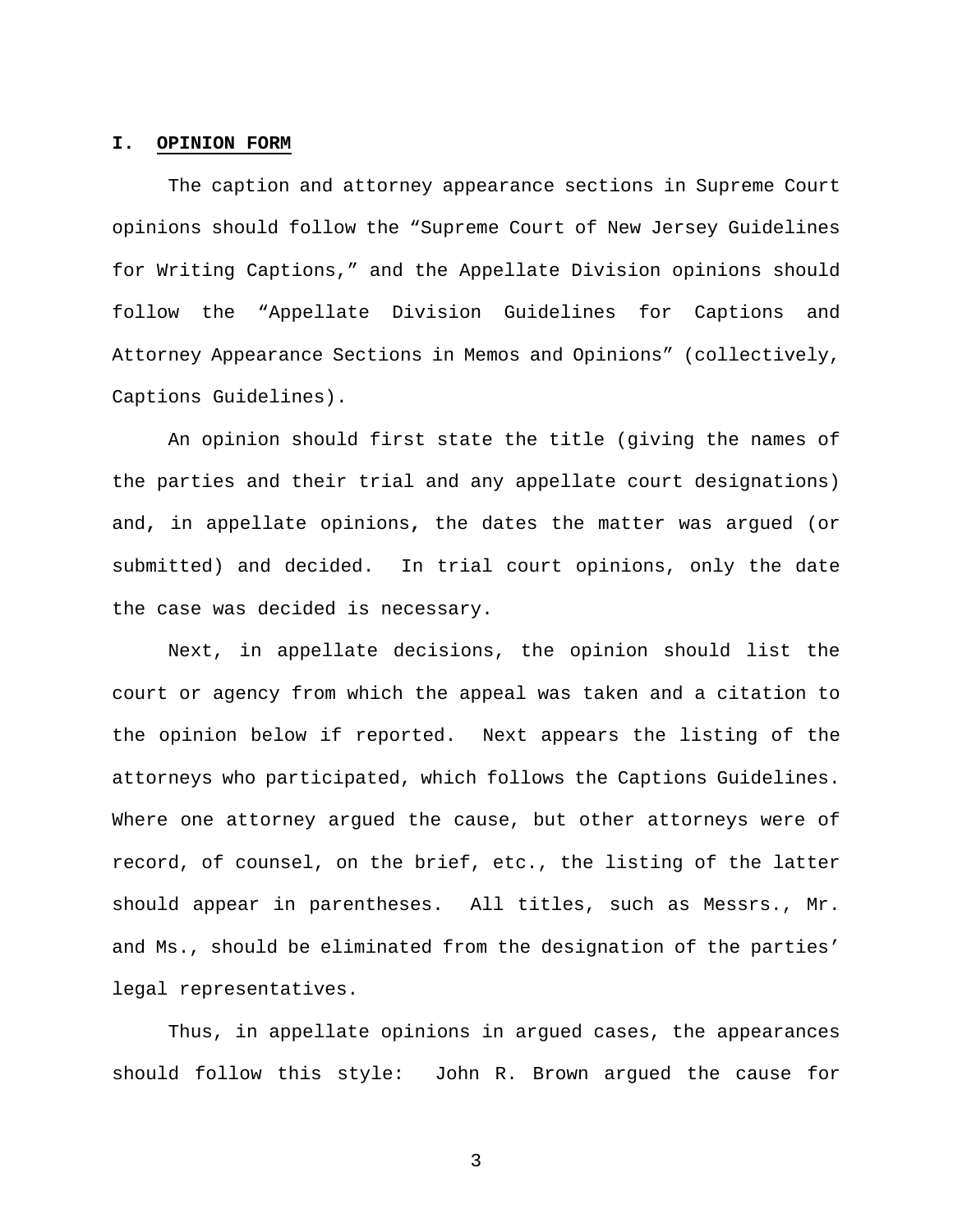respondent (Brown & Jones, attorneys; James Roche, of counsel; John R. Brown and Thomas Smith, on the brief).Where an appellate case was not argued, the format would be: Brown & Jones, attorneys for respondent (Joseph Brown, on the brief). However, in trial court opinions, the proper style of appearances is: John R. Brown for plaintiff (Brown & Jones, attorneys).

At the beginning of the trial court opinion or in a signed Appellate Division opinion, insert the last name of the judge who authored the opinion, followed by the abbreviation J.A.D., J.S.C., etc. (see Rule 1:37-3 for abbreviations). If a judge is temporarily assigned to the court, the abbreviation of his or her permanent office should be followed by: (temporarily assigned). A retired judge, recalled and assigned pursuant to N.J.S.A. 43:6A-13, should use his or her permanent title at the time of retirement followed by: (retired and temporarily assigned on recall).

The prefatory language, "The opinion of the court was delivered by," should be used in signed Appellate Division opinions, but not in trial court opinions. In Supreme Court opinions, the appropriate language is "JUSTICE SMITH delivered the opinion of the Court.**"** In all unsigned opinions, the language should be "PER CURIAM."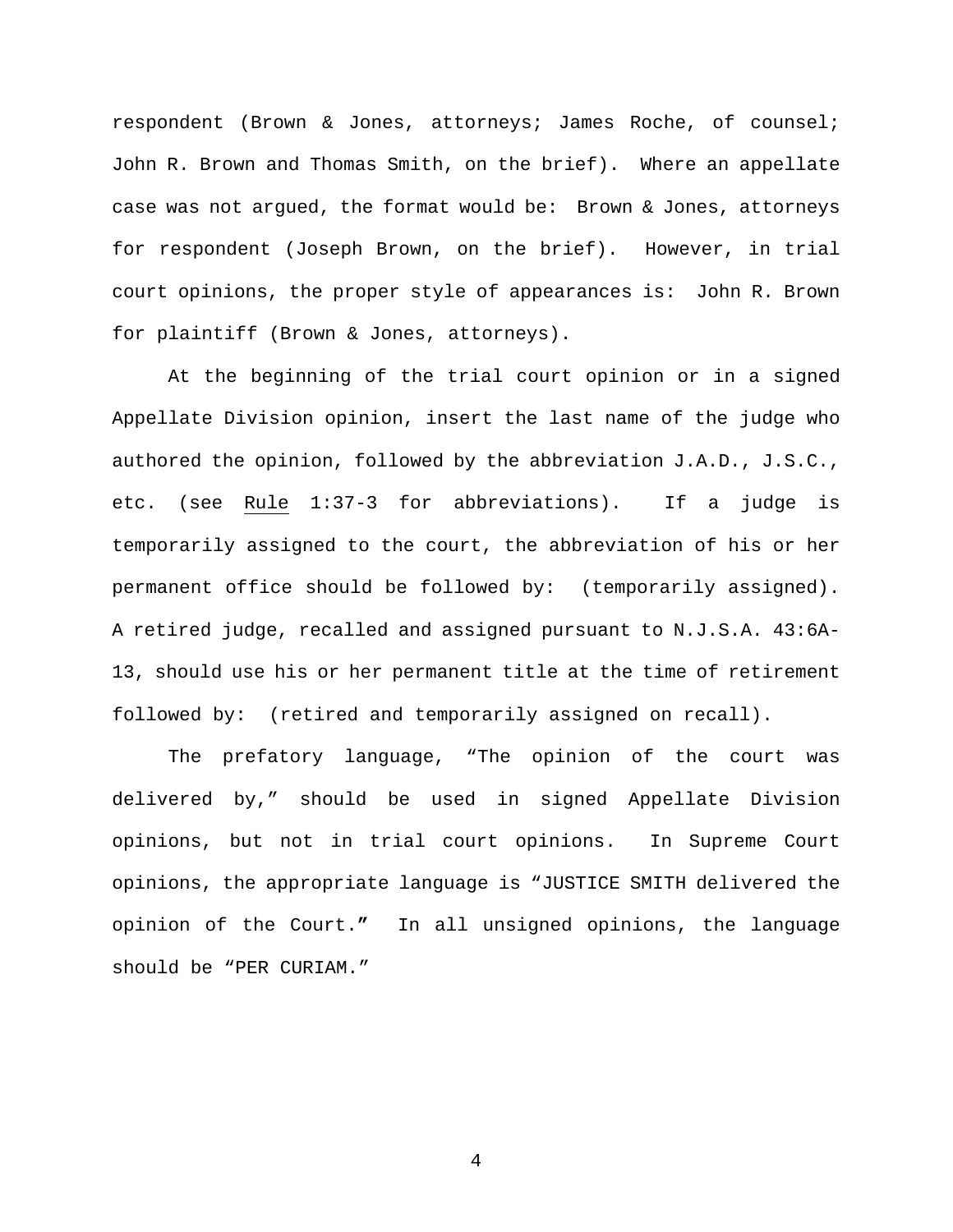### **II. SYSTEM OF CITATIONS**

In preparing opinions, judges should generally follow the system of citations contained in the current edition of The Bluebook: A Uniform System of Citation, published by the Harvard Law Review Association (Bluebook). However, that system is subject to the limited exceptions set forth in this manual. This section provides an easy reference to the most frequently used forms of citation in the Bluebook and identifies the limited exceptions to Bluebook rules that should be used in opinions of the New Jersey courts. The authorized exceptions from the Bluebook system of citation are listed on pages 29 and 30 of this manual.

#### **A. Introductory Signals & the Structure of Citations**

A signal introducing a citation shows the degree of support the citation gives to the proposition stated. BBR 1.2 describes the appropriate form of introductory signals and when each signal should be used. BBR 1.3 details the order of signals, and BBR 1.4 describes the order in which authorities should be presented within each signal. Additional information about an authority may be given parenthetically. BBR 1.5.

## **B. Case Names**

Case names in both textual sentences and citation clauses and sentences should conform to BBR 10.2.1. In citation clauses and sentences, case names should be further abbreviated as required by BBR 10.2.2. The case name should be as it appears at the beginning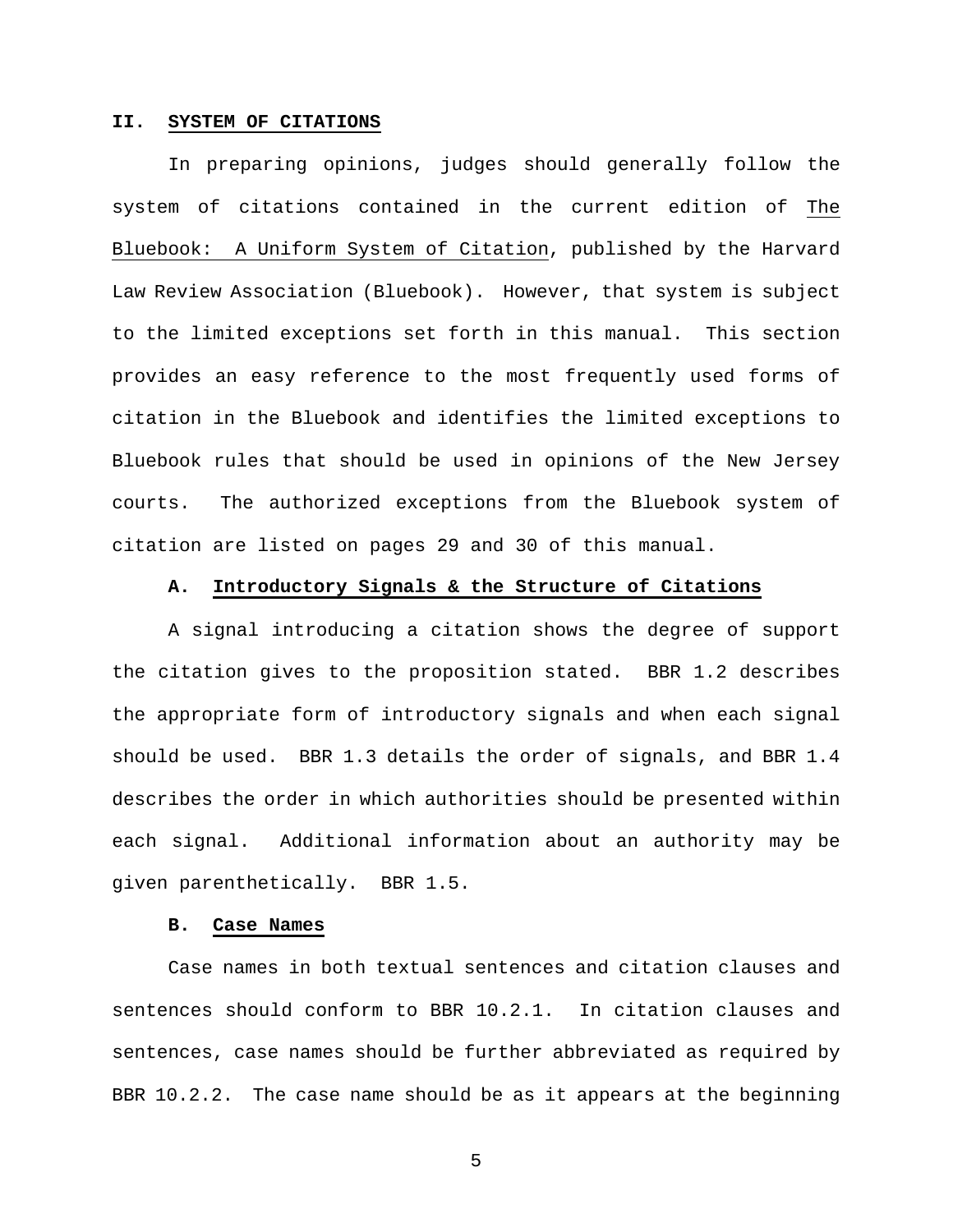of the opinion in the official reporter, as modified by the provisions of BBR 10.2.1. For example, the only names required in case citations are the surname or corporate name of the firstlisted party on each side. Omit words indicating multiple parties, such as "et al." In long case names, omit words not necessary for identification. Abbreviate "in the matter of," "petition of," and similar expressions to "In re." BBR 10.2.1(b).

Do not rely on the running heads or citations prepared by legal publishers for proper abbreviations because they often fail to follow the Bluebook's requirements.

## **C. Reporters**

A reported decision of a New Jersey court should be cited solely to one of the New Jersey reporters. The following examples correctly cite New Jersey cases:

> 1 N.J. 102 (1948). 1 N.J. Super. 102 (App. Div. 1948). 1 N.J. Super. 322 (Ch. Div. 1948). 1 N.J. Super. 600 (Law Div. 1948). 3 N.J. Super. 450 (Cty. Ct. 1949). 9 N.J. Tax 259 (Tax 1987). 182 N.J. Super. 179, 3 N.J. Tax 482 (Tax 1981). 130 N.J. Eq. 102 (Ch. 1940). 130 N.J. Eq. 214 (E. & A. 1941). 130 N.J. Eq. 380 (Prerog. Ct. 1941). 130 N.J.L. 242 (Sup. Ct. 1943). 130 N.J.L. 511 (E. & A. 1943). 10 N.J. Misc. 885 (Dist. Ct. 1932). 10 N.J. Misc. 942 (Dep't Labor 1932).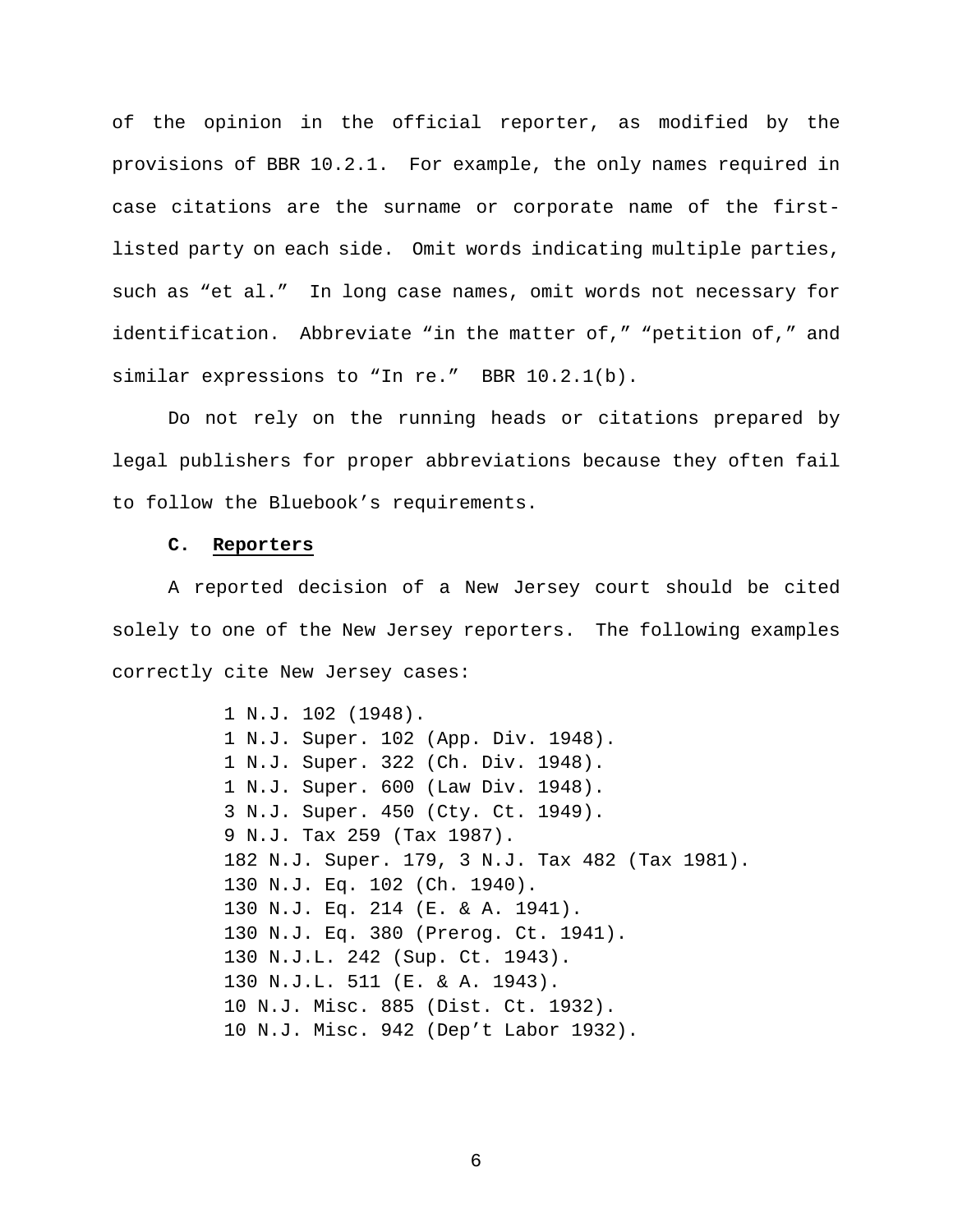In addition, "C.P." should be used for the former Common Pleas Court; "Cir. Ct." for the former Circuit Court; "Cty. Dist. Ct." for the former County District Court; and "J. & D.R. Ct." for the former Juvenile and Domestic Relations Court.

A citation to a decision of the Supreme Court of the United States should be made only to the official U.S. Reports if the decision has been paginated there -- without parallel cites:

Miranda v. Arizona, 384 U.S. 436 (1966).

If the case has not yet been paginated within the United States Reports but has been paginated in the Supreme Court Reporter, provide a U.S. cite with underscoring to denote unavailable page numbers and also the S. Ct. cite:

Lewis v. Clarke, 581 U.S. \_\_\_, 197 S. Ct. 631, 641 (2017)*.*  For "Id." cites, it is necessary to give only the S. Ct. page.

If neither the U.S. Reports nor the Supreme Court Reporter has been paginated, cite to the U.S. Reports and to the slip opinion, available -- with the reporter number -- on the Supreme Court's website (https://www.supremecourt.gov/opinions/ opinions.aspx):

Cooper v. Harris, 581 U.S. \_\_\_ (2017) (slip op. at 4).

 Except as noted above, the reporter, court, and date of decision should be cited in conformity with BBR 10.3, 10.4, and 10.5 and table T1 of the Bluebook.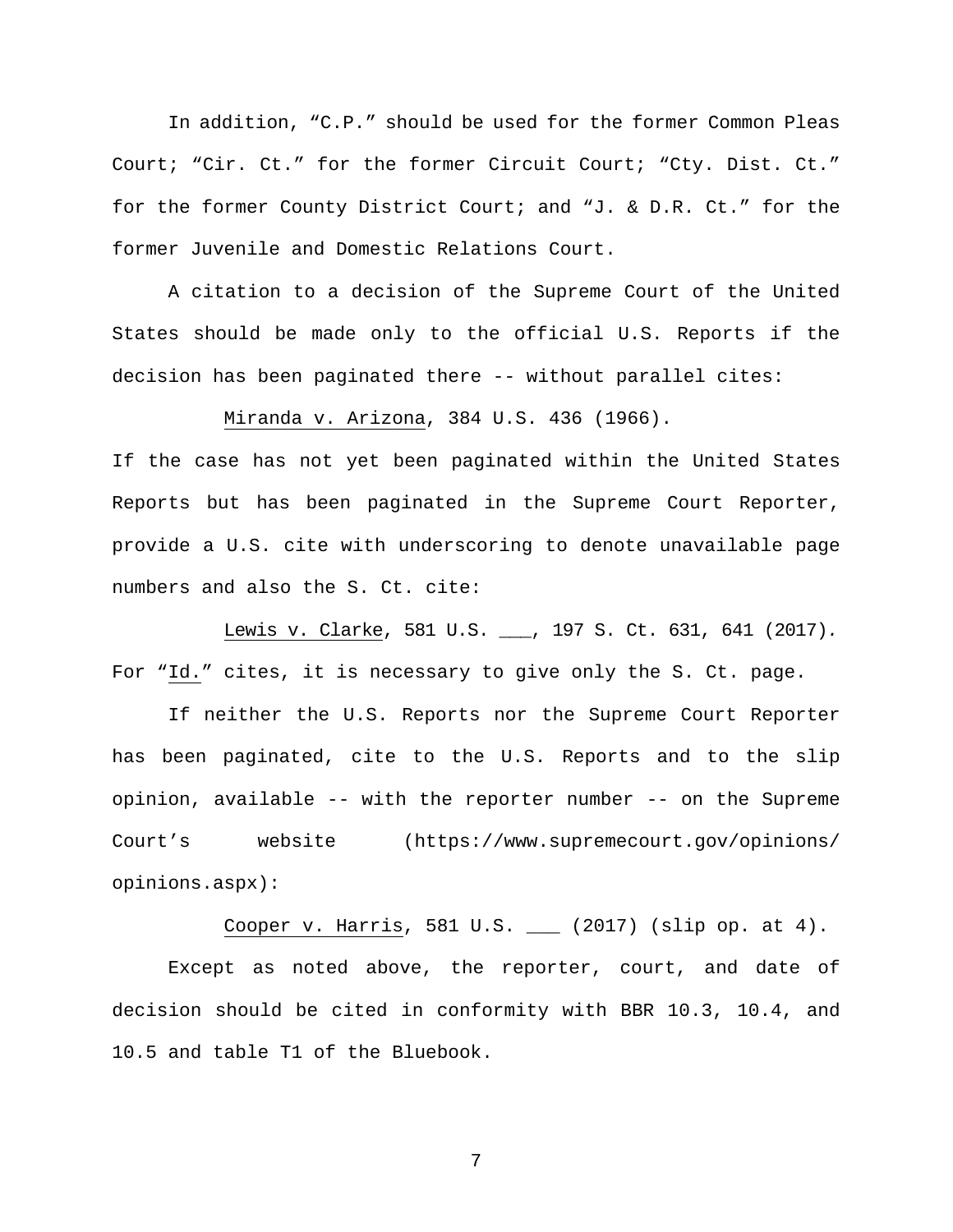If a state court decision is published in a regional reporter, such as Atlantic or Pacific, the citation should be solely to that reporter. If a state court decision is not published in a regional reporter, it should generally be cited to the other sources listed in table T1 of the Bluebook. However, if a published opinion of a state court is not available in a regional reporter or a state reporter, cite to Lexis if available there. If the opinion is not available in any of those sources, use public domain citations. Otherwise, do not use public domain format citations.

The reporter citations generally should be followed by parentheses with the jurisdiction, the abbreviated name of the court, and the year of decision. The name of a state should be omitted if it appears in the reporter title. If a decision is by the state's highest court, only the abbreviated state name and the year of the decision should be provided. BBR 10.4(b). The following examples correctly cite the decisions of federal and other state courts:

> 751 F.2d 90 (2d Cir. 1984). 275 F. 348 (2d Cir. 1921). 43 F. Supp. 99 (W.D. Pa. 1940). 220 S.E.2d 130 (Ga. 1975). 571 A.2d 157 (Conn. App. Ct. 1990). 351 So. 2d 21 (Fla. 1977). 279 Cal. Rptr. 625 (Ct. App. 1991). 561 N.Y.S.2d 562 (App. Div. 1990).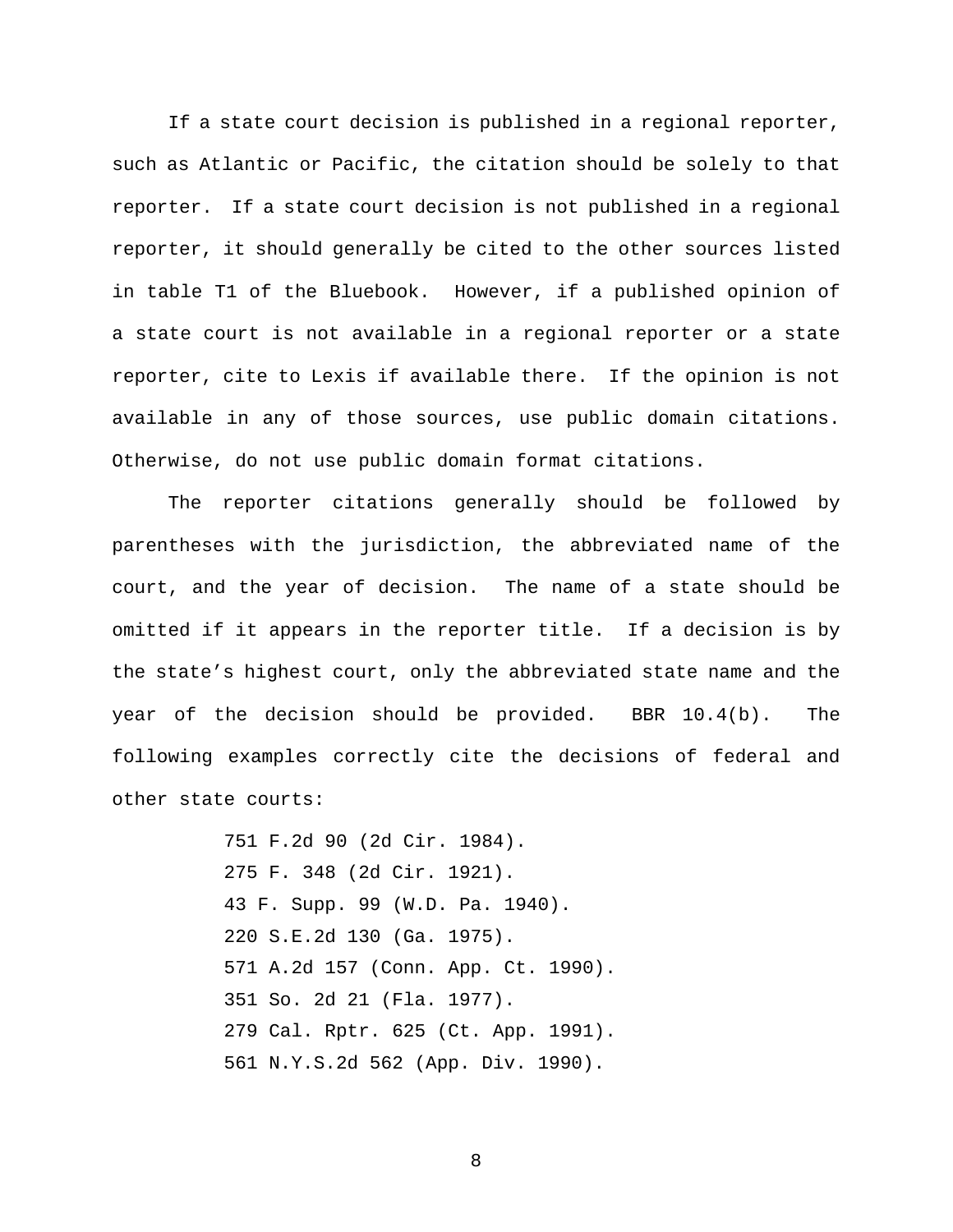A citation to a decision of a state administrative agency reported in the New Jersey Administrative Reports, which contains state-agency decisions issued through 1990, should be cited:

12 N.J.A.R. 129 (Div. on Civil Rights 1986).

The parentheses following the volume and page of the administrative reports should set forth the name of the agency issuing the decision and the date of the final agency decision. There is no need to give the date of the Administrative Law Judge's initial decision, unless the final agency decision appears in a different place from the initial decision of the Administrative Law Judge. In that event, both decisions should be cited with each citation bearing the date of that decision, subject to BBR 10.5(c).

The New Jersey Administrative Reports Second is a set of loose-leaf binders with separate pagination for each state agency. It contains state-agency decisions issued from 1991 through June 1997. It should be cited:

91 N.J.A.R.2d 10 (Div. on Civil Rights).

 The number preceding N.J.A.R.2d refers to the year the final agency decision was rendered. The number following N.J.A.R.2d is the cited page of the reports of the particular agency indicated in the parentheses.

 The New Jersey Administrative Reports ceased publication after June 1997. Agency decisions after that date should be cited to Lexis if they are published there, in the following format: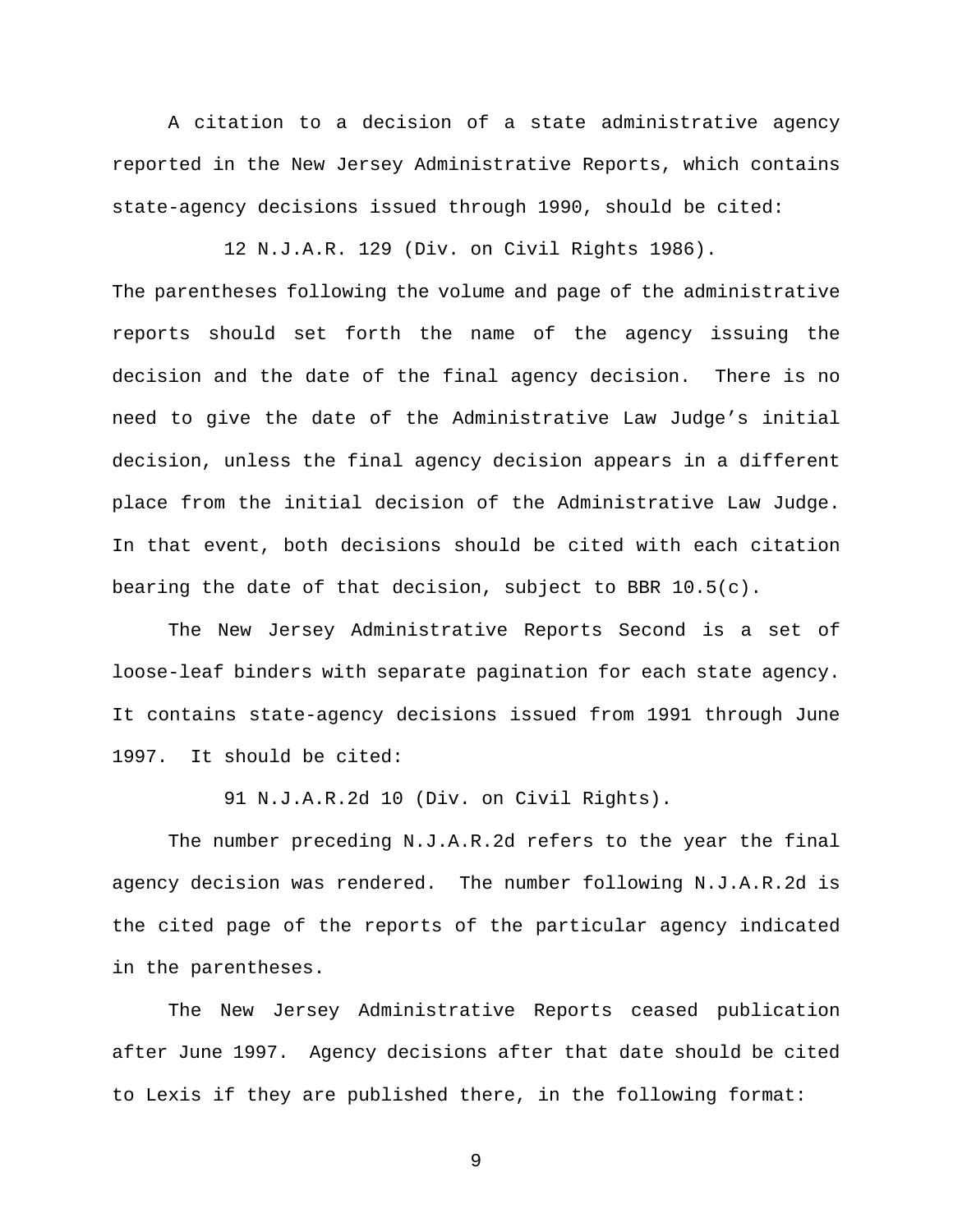Bacon v. Dep't of Educ., 2002 N.J. AGEN LEXIS 616 (Sept. 23, 2008).

If the decision is not available on Lexis, cite to the Rutgers Law School website, http://njlaw.rutgers.edu/collections/oal/, if there, using the following format:

> Dep't of Envtl. Prot. v. Naylor, EFG 277-99, initial decision, (June 22, 1999), http://njlaw.rutgers.edu/collections/oal/html/ initial/efg277-99\_1.html.

If the decision is not published on either Lexis or the Rutgers website, indicate the name of the case, agency, and docket number (if there is one), whether the case is a final or initial decision, and the date:

> Doe v. Dep't of Envtl. Prot., DEP 1000-02, initial decision, (Jan. 1, 2002).

Note, however, that unpublished administrative opinions, like unpublished judicial opinions, may be cited only in the limited circumstances set forth in Rule 1:36-3.

 A citation to an opinion of the Public Employment Relations Commission should be cited:

> In re Borough of Montvale, P.E.R.C. No. 81- 52, 6 N.J.P.E.R. ¶ 11259, 1980 N.J. PERC LEXIS 186 at 22 (1980).

## **D. To-Be-Published & Unpublished Opinions; Multiple Opinions**

Opinions of New Jersey courts that have been approved for publication but do not yet appear in the advance sheets should be cited: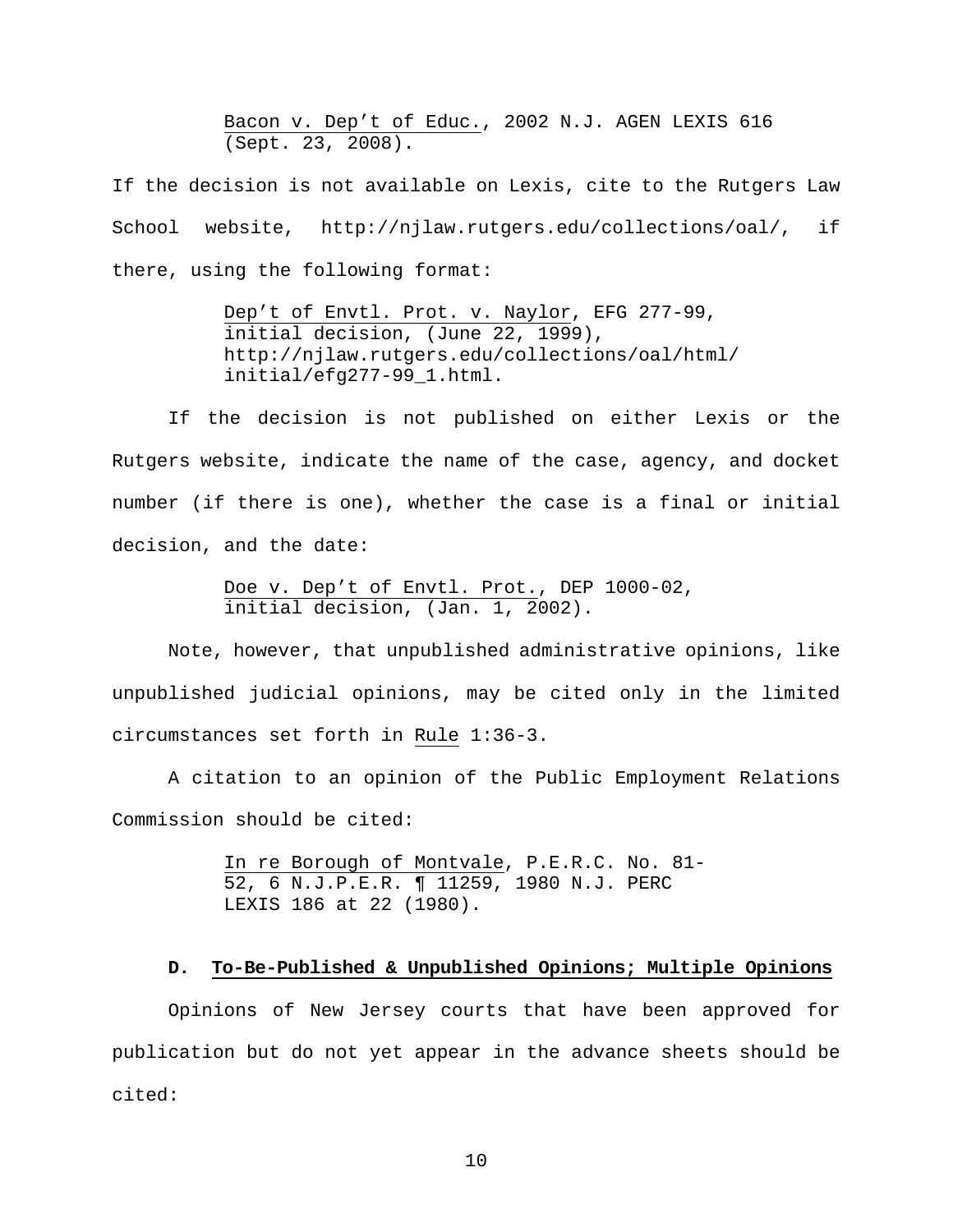State v. Smith,  $\frac{1}{2}$  N.J.  $\frac{1}{2}$ ,  $\frac{1}{2}$  (2017) (slip op. at 7).

When one of the express purposes detailed in Rule 1:36-3 is present and an unpublished opinion may therefore be cited, the appropriate form of citation for a New Jersey opinion would be:

> State v. Wilson, No. A-4605-91 (App. Div. July 2, 2014) (slip op. at 7).

And, also limited to the uses set forth in Rule 1:36-3, unpublished out-of-state cases should be cited:

> Gibbs v. Frank, No. 02-3924, 2004 U.S. App. LEXIS 21357, at \*18 (3d Cir. Oct. 14, 2004).

Commonwealth v. Litt, No. 1059-EDA-14, 2015 Pa. Super. Unpub. LEXIS 1297, at \*8 (Pa. Super. Ct. May 8, 2015).

 If a decision has dissenting or concurring opinions, "supra" and "infra" should not be used in one opinion to refer to another. Instead, "ante" should be used to refer to any opinion that precedes the author's, and "post" to any that follows it. If the decision is going to be published, a "slip op." designation should also be used.

Thus, a majority opinion should refer to a concurring or dissenting opinion as "Post at \_\_\_ (slip op. at 2)." A dissenting opinion should refer to the majority or concurring opinion as "Ante at \_\_\_ (slip op. at 3)." A concurring opinion would cite the majority as "Ante at \_\_\_ (slip op. at 3)" and a dissent as "Post at \_\_\_ (slip op. at 2)." For multiple dissents or concurrences, the appropriate citation is determined by the sequence in which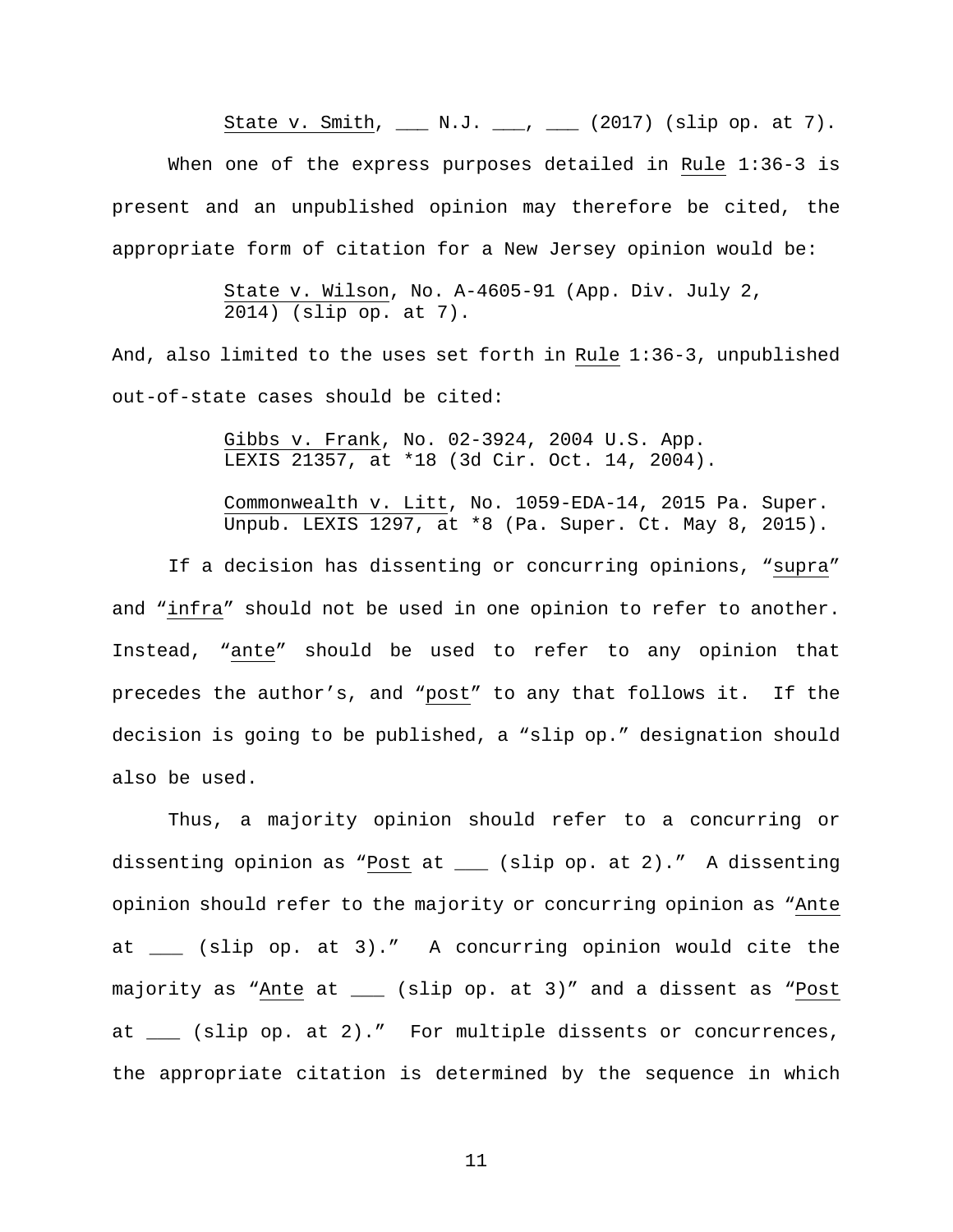the opinions occur, with "ante" for those that appear before the author's and "post" for those that appear after.

When there have been multiple successive opinions with one name, give the cases numbered short forms as follows:

Abbott v. Burke (Abbott XXI), 206 N.J. 332, 362 (2011). **E. Prior & Subsequent History**

Refer to BBR 10.6.3 & 1.5(b) for the order in which parentheticals should appear. Whenever a decision that was decided en banc is cited in full, include an "(en banc)" parenthetical. For all cases cited in full, give the entire subsequent history of the case, including dispositions in the United States Supreme Court. As BBR 10.7 provides, include discretionary dispositions in higher courts (such as certiorari denied in the United States Supreme Court) only if the case cited is less than two years old or the denial of review is particularly relevant, and omit the history on remand or any denial of a rehearing unless relevant to the point for which the case is cited.

Give prior history only if significant to the point for which the case is cited or if the disposition cited does not intelligibly describe the issues in the case, as in a Supreme Court disposition without full opinion. BBR 10.7. The prior or subsequent history of a case is appended to the primary citation and is introduced and explained by underscored words, which are generally set off by commas, between the citations. For example: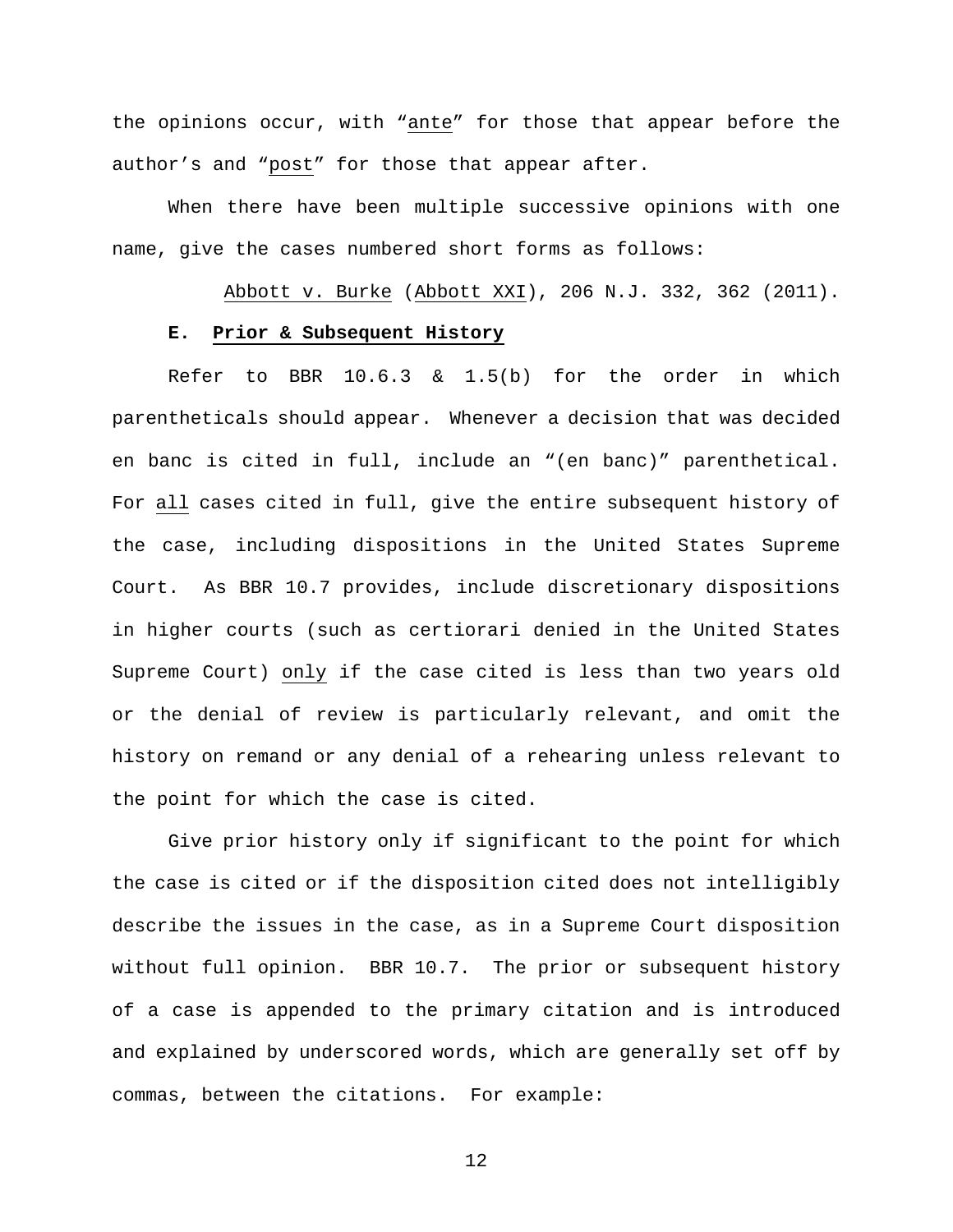State v. Blome, 459 N.J. Super. 227 (App. Div.), certif. denied, 228 N.J. 458 (2016).

State v. Maure, 240 N.J. Super. 269 (App. Div. 1990), aff'd o.b., 123 N.J. 457 (1991).

However, phrases that are followed by a case citation as their direct object are not followed by a comma:

> Nesmith v. Walsh Trucking Co., 123 N.J. 547 (1991), rev'g on dissent 247 N.J. Super. 360, 371-73 (App. Div. 1989).

The following is a partial list of abbreviations for explanations of prior or subsequent case history: "aff'd," for "affirmed"; "aff'g" for "affirming"; "aff'd o.b.," for "affirmed on opinion below"; "rev'd," for "reversed"; "rev'd on dissent," for "reversed on the basis of dissent"; "rev'g" for "reversing"; "certif. denied," for "certification denied"; and "cert. denied," for "certiorari denied." See T8 for a full list.

When citing a case with several different decisions in the same year, include the year only with the last cited decision in that year, unless the exact date of decision is required for either decision under BBR 10.5(d):

> United States v. Eller, 114 F. Supp. 2d 284 (M.D.N.C.), rev'd, 208 F.3d 716 (4th Cir. 2016), cert. denied, 582 U.S. \_\_\_, 347 S. Ct. 934 (2017).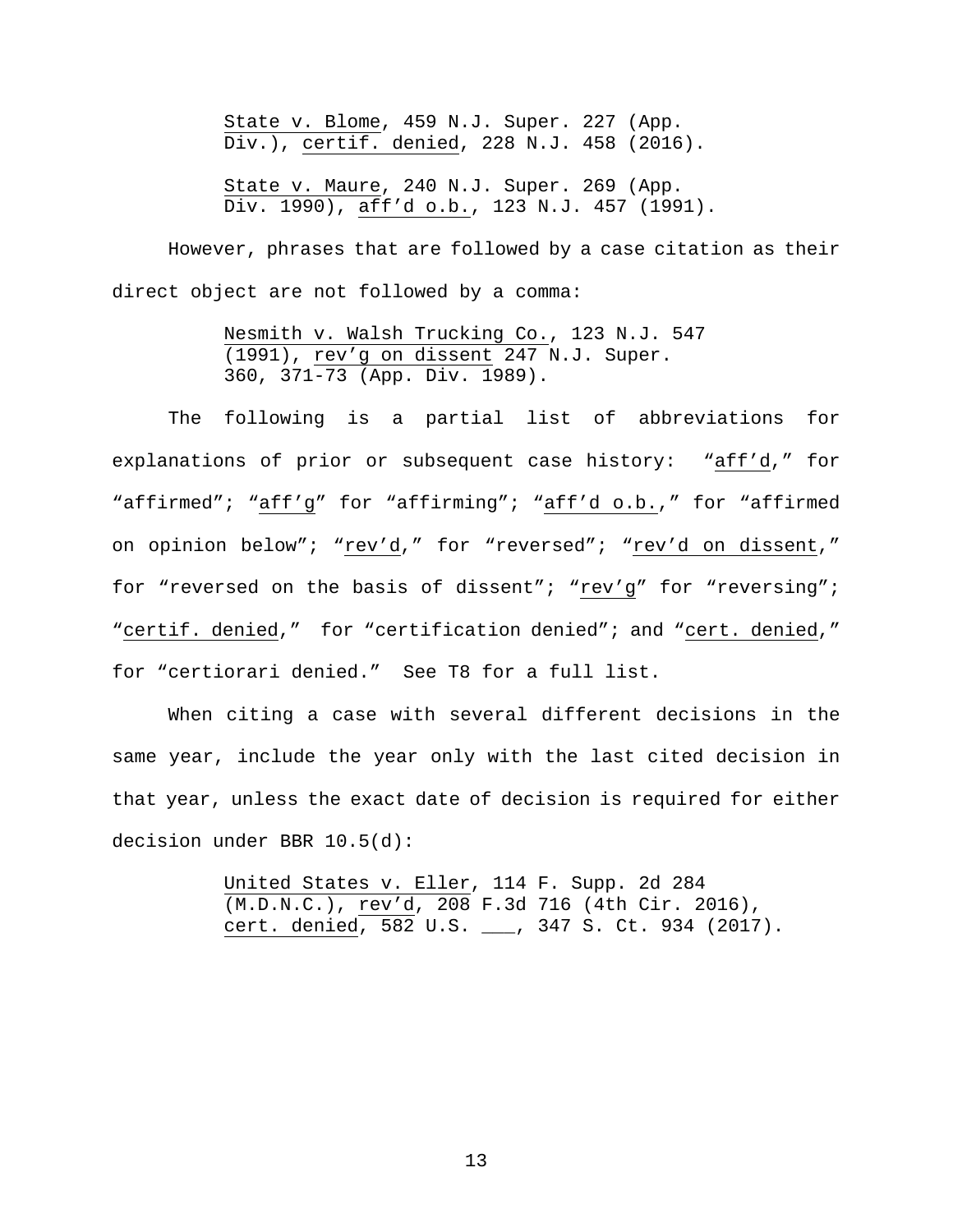#### **F. Constitutions, Statutes, Rules, Commentary, & Regulations**

 See infra Part III.B. for rules on capitalizing titles and sections of constitutions in textual sentences.

In citations, the present New Jersey Constitution should be identified as N.J. Const. art. IV, § 7, ¶ 2. There should be a space between the symbol and the numeral. BBR 6.2(c).Citations to the pre-1947 Constitutions should indicate the year of adoption: N.J. Const. of 1844 art. IV, § 1, ¶ 3.

The United States Constitution should be cited as U.S. Const. art. I, § 9, cl. 2, and amendments should be cited as U.S. Const. amend. XIV, § 2.

 New Jersey statutes should be cited as N.J.S.A. (not R.S. or N.J.S.), followed by the applicable sections but no section symbol; dates should be included only when particularly relevant, as when a statute has been amended after the relevant time period: N.J.S.A. 2C:43-6(c) (2013). Pamphlet laws should be cited as L. 1961, c. 5, § 1. New Jersey Senate and Assembly bills should be cited as S. 1284 (2014) and A. 421 (2014). When citing both the Senate and the Assembly bills for a single law, use a slash: S. 946/A. 1910 (2014).

When citing legislative history, refer to BBR 13. If the document you want to cite is not covered by those examples, give the title of the document and sufficient information to identify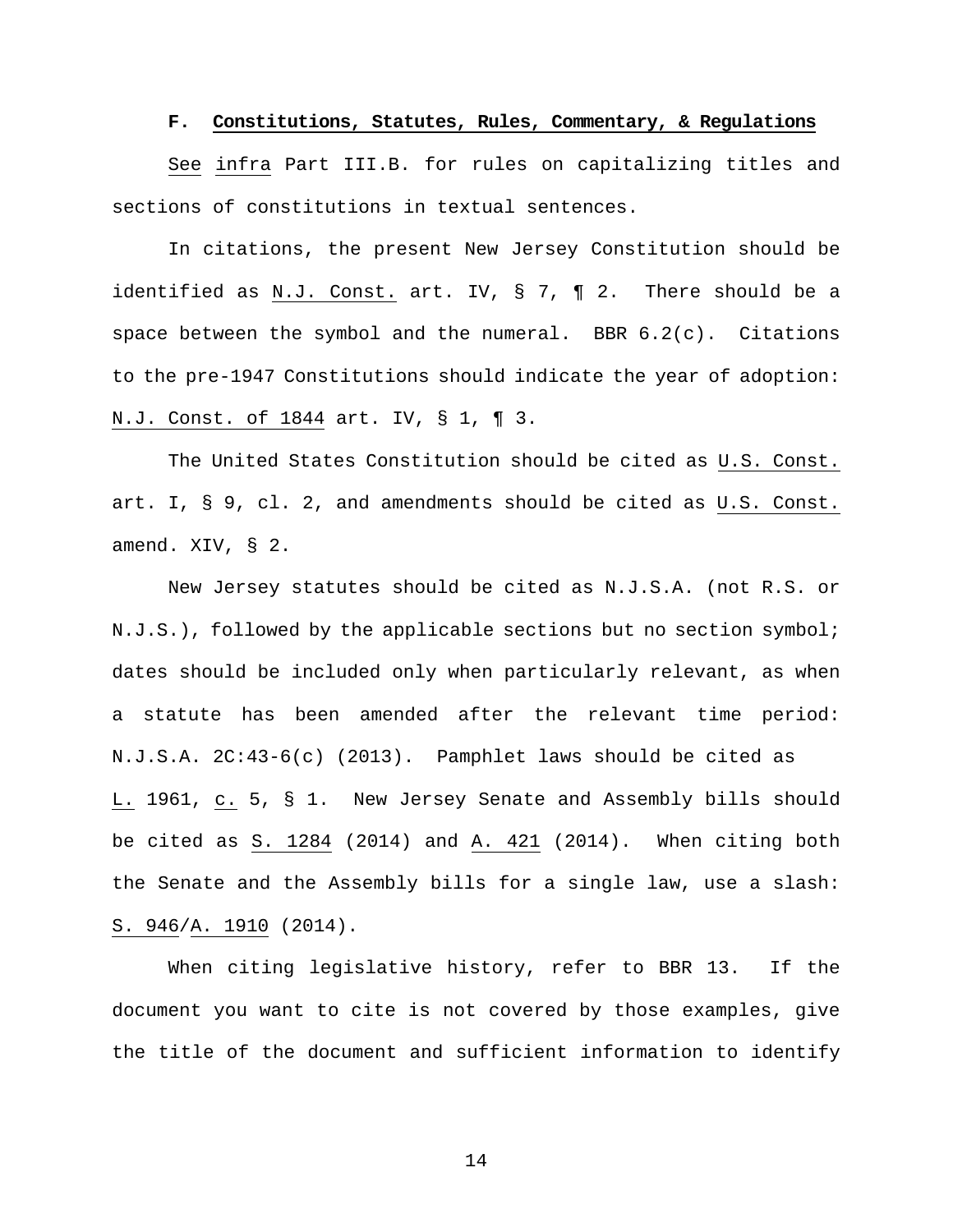the legislation to which the document refers. That will usually require showing the number of the bill. For example:

> Sponsor's Statement to S. 1234 15-16 (L. 1999, c. 345).

S. Cty. & Mun. Gov't Comm. Statement to S. 1234 4 (Mar. 1, 1981).

Mun. Gov't Comm. Statement to S. 763 50 (May 3, 1980).

Governor's Veto Statement to S. 763 (June 22, 1980).

Cty. & Mun. Gov't Study Comm'n, Forms of Municipal Government in New Jersey 25 (Jan. 15, 2009).

Pub. Hearing Before S. Law & Pub. Safety Comm., S. Con. Res. 123 2 (2004).

The citation may vary with the information available and may include the page number and, if the document has no date, the year that the bill was enacted or the date of the bill itself. The pamphlet law cites should be provided in parentheses when context warrants their inclusion.

Federal statutes should be cited as 5 U.S.C. § 352.

Citations to federal, New Jersey, or other state statutes that do not appear in U.S.C. or N.J.S.A. should be in the form set forth in BBR 12 and in table T1 of the Bluebook.

When citing to an entire act, the proper form is N.J.S.A. 17:10-1 to -26, not N.J.S.A. 17:10-1 et seq. BBR 3.3(b).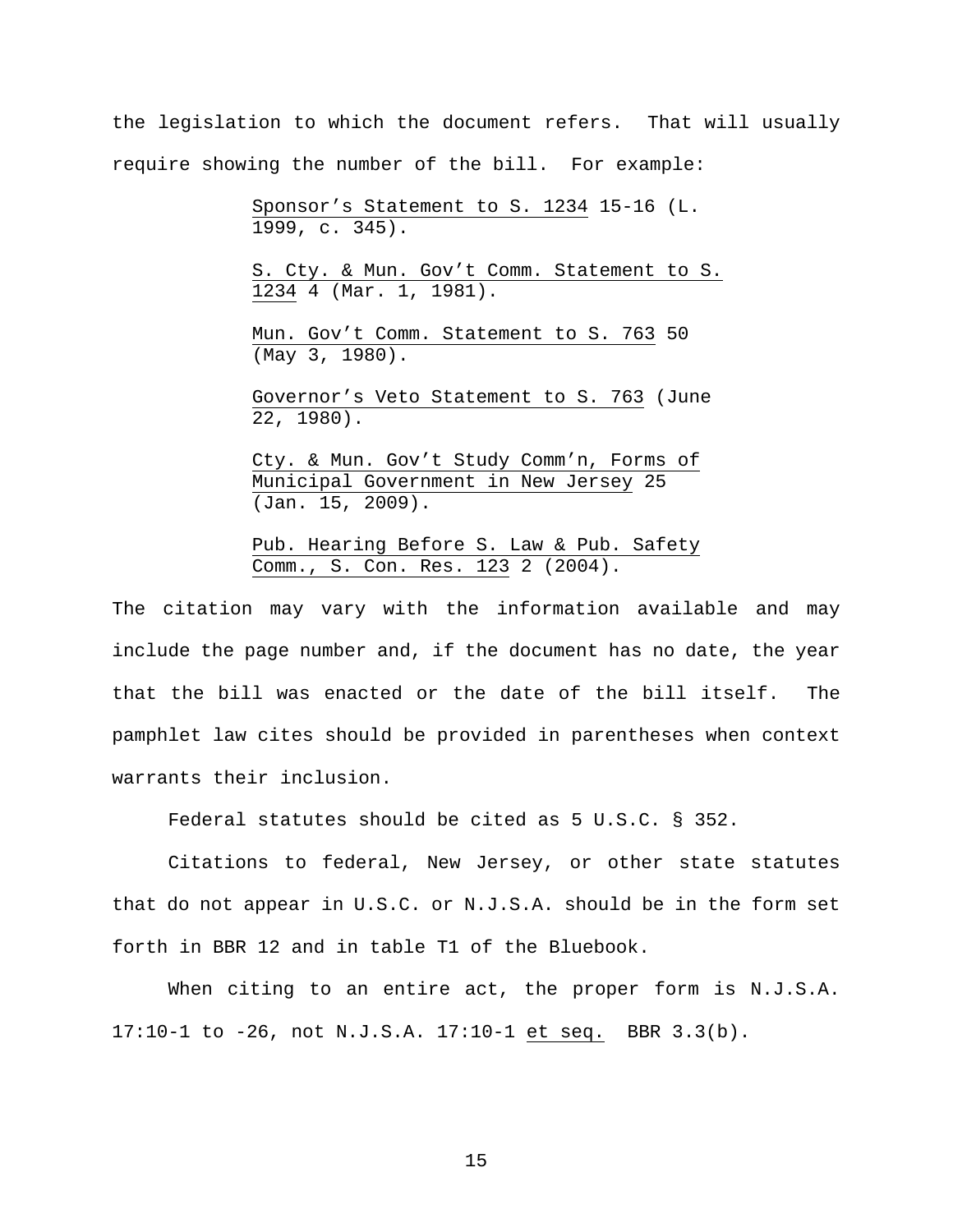When citing to a subsection of a statute, the subsection must be in parentheses. BBR 3.3(a). When citing to multiple subsections, do not use dashes: N.J.S.A. 2A:162-20(a) to (b).

 Court Rules effective on or after September 8, 1969, should be cited as R.; those effective between September 1953 and September 7, 1969, should be cited as R.R. A comment in the annotated Rules should be cited as Pressler & Verniero, Current N.J. Court Rules, cmt. 2 on R. 2:3-2 (2016). A later cite to a comment should be: Pressler & Verniero, cmt. 2 on R. 2:3-2. Appendices to the New Jersey Court Rules are now only at www.gannlaw.com. They should be cited as: Child Support Guidelines, Pressler & Verniero, Current N.J. Court Rules, Appendix IX-A to R. 5:6A, www.gannlaw.com (2017). A citation to other guidelines in the rule book that are not in the appendix should be cited as: Guidelines for Operation of Pretrial Intervention in New Jersey, Pressler & Verniero, Current N.J. Court Rules, Guideline 1, following R. 3:28 at 1190 (2016).

 Current rules of evidence should be cited as N.J.R.E.  $803(a)(1)$ . The 1967 rules should be cited as Evid. R.  $63(1)(a)$ . A comment in the annotated Rules of Evidence should be cited as Biunno, Weissbard & Zegas, Current N.J. Rules of Evidence, cmt. 1 on N.J.R.E. 803(a)(1) (2015).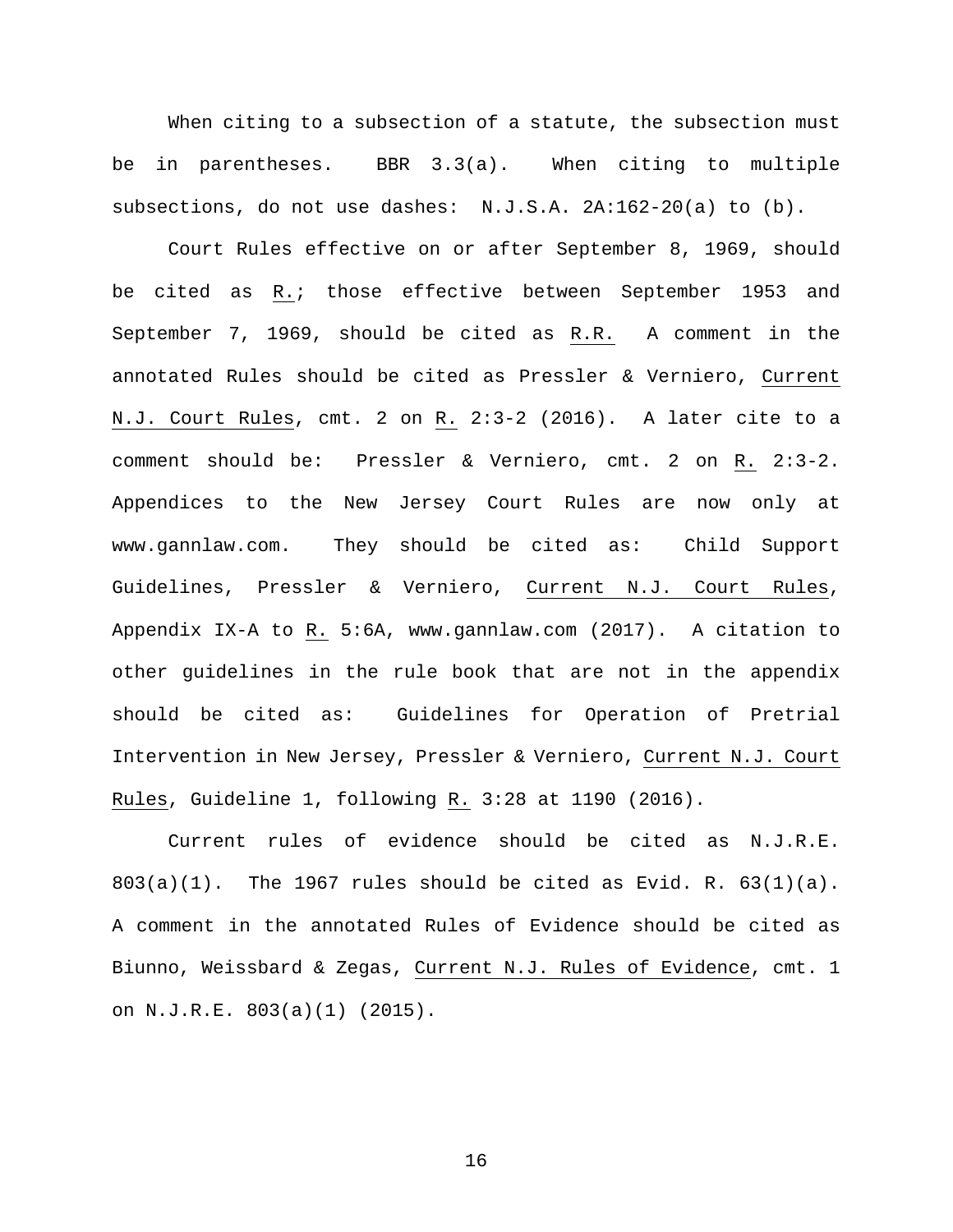A comment in the annotated Code of Criminal Justice should be cited as Cannel, N.J. Criminal Code Annotated, cmt. 11 on N.J.S.A. 2C:11-3 (2015-2016).

Cite the New Jersey Administrative Code as N.J.A.C. 12:18- 2.27 and the New Jersey Register as 46 N.J.R. 77(a) (Jan. 6, 2014).

Cite a regulation in the Code of Federal Regulations as FTC Credit Practices Rule, 16 C.F.R. § 444 (1999).

## **G. Citations of Treatises, Law Reviews, & Other Materials**

When citing treatises, books, and other nonperiodic materials, you must include: volume, if more than one (BBR 3.1); author or editor (BBR 15.1 and 15.2); title (BBR 15.3); page, section, or paragraph, if only part of a volume is cited (BBR 3.1, 3.2, 3.3); edition, if more than one has appeared; publisher, if not the original one; and date (BBR 15.4). For example:

## 6 James W. Moore et al., Moore's Federal Practice, § 56.10 (3d ed. 1999).

Generally, the author's full name as it appears on the publication should be given the first time a work is cited, including any designation such as "Jr." or "III." Degrees and professional titles should not be noted. BBR 15.1. Do not abbreviate middle names to middle initials unless the author does so. If a work has more than two authors, use the first author's name followed by "et al." BBR 15.1(b). For example:

> Laurence H. Tribe, American Constitutional Law § 15-4 at 1314 (2d ed. 1987).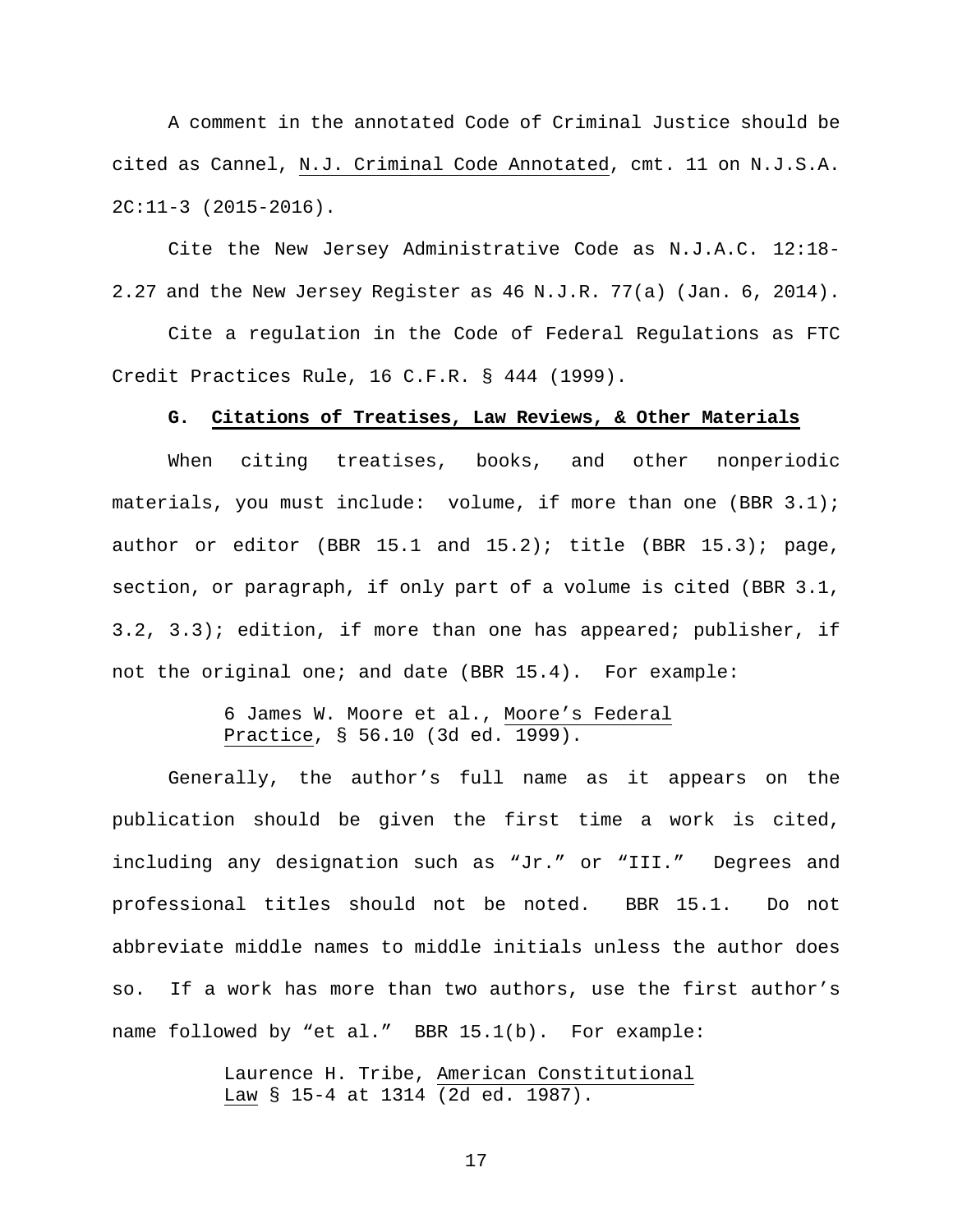Reynolds Robertson & Francis R. Kirkham, Jurisdiction of the Supreme Court of the United States § 445 (Richard F. Wolfson & Phillip B. Kurland eds., 2d ed. 1951).

6 James W. Moore et al., Moore's Federal Practice ¶ 56.07 (2d ed. 1988).

However, New Jersey permits, when citing standard treatises that are commonly referred to in a shortened form, the first name and initials of the author to be omitted and the title of the book abbreviated. For example:

> 5 Williston on Contracts § 661 (Jaeger ed. 1961).

6 Wigmore on Evidence § 1819 (Chadbourn rev. 1976).

McCormick on Evidence (Cleary ed., 3d ed. 1984).

Pressler & Verniero, Current N.J. Court Rules, cmt. 2 on R. 2:3-2 (2017).

Cite law review articles by author, title of work, volume number, periodical name, first page of the work and page or pages on which specific material appears, and date enclosed in parentheses at the end of the citation. BBR 16.1. The author's full name should be supplied in the same form as in a citation to a book or treatise. For example:

> Randall L. Kennedy, Racial Critiques of Legal Academia, 102 Harv. L. Rev. 1745 (1989).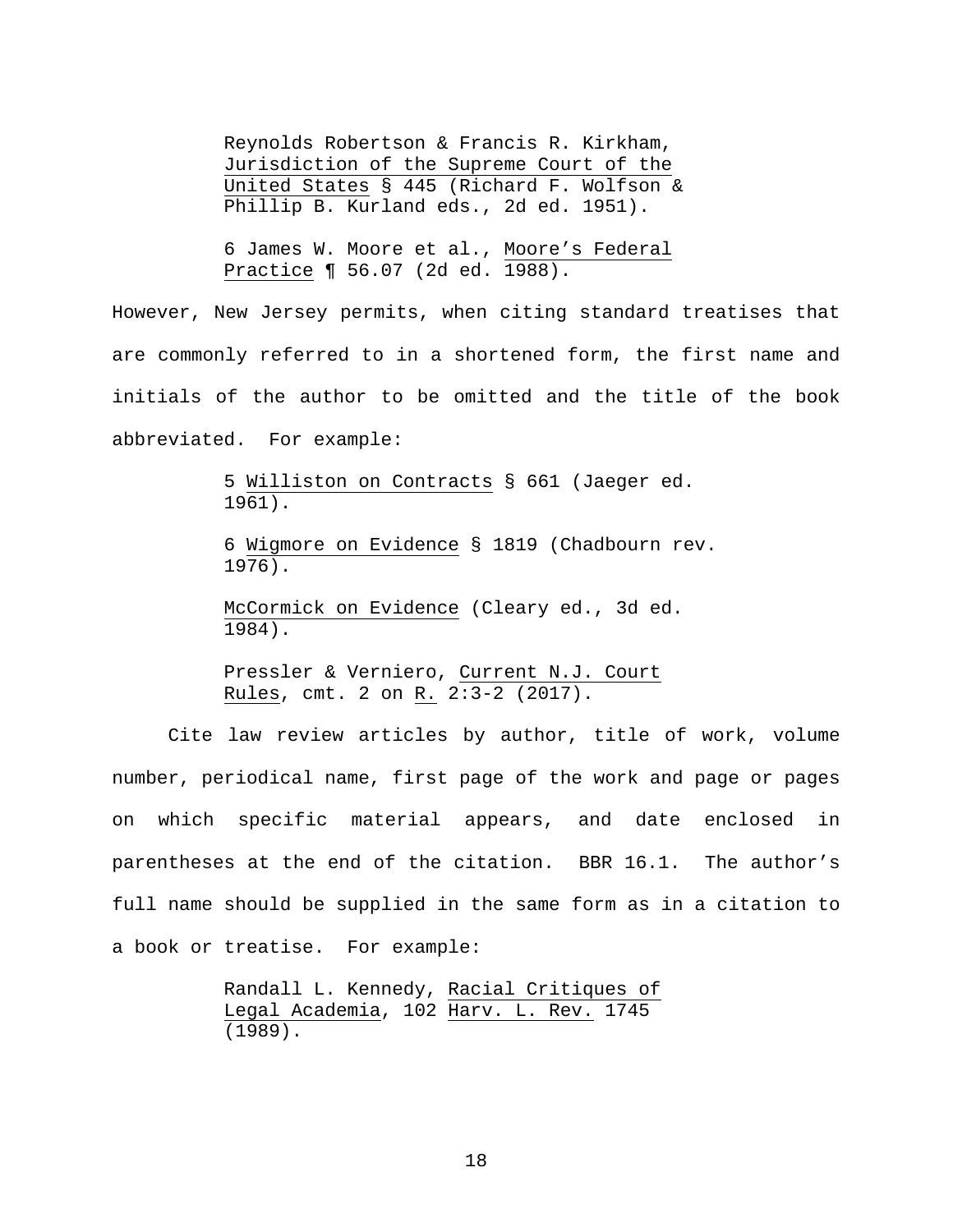Signed and titled student notes and comments should be cited in the same manner as any other signed article in a law review, except that the designation of the piece should appear before the title of the work to indicate it is student-written. BBR 16.1. For example:

> Dawn M. Johnsen, Note, The Creation of Fetal Rights: Conflicts with Women's Constitutional Rights of Liberty, Privacy, and Equal Protection, 95 Yale L.J. 599 (1986).

Cite unsigned notes, comments and shorter commentary by the designation as given by the periodical, such as "Note" or "Comment." BBR 16.1. For example:

> Note, From Private Places to Personal Privacy: A Post-Katz Study of Fourth Amendment Protection, 43 N.Y.U. L. Rev. 968 (1968).

The New Jersey Practice series should be cited as 6 N.J. Practice, Wills and Administration § 661, at 241 (Alfred C. Clapp & Dorothy G. Black) (rev. 3d ed. 1984).

Restatements should be cited as Restatement (Third) of Unfair Competition § 3 (Am. Law Inst. 1995), and comments in a Restatement should be cited as Restatement (Second) of Conflicts of Laws § 305 cmt. b, illus. 1 (Am. Law Inst. 1977). BBR 12.9.4. If a Restatement contains a subtitle, retain the subtitle in the citation, as in: Restatement (Third) of Prop.: Wills and Donative Transfers § 2.1 (Am. Law Inst. 1999).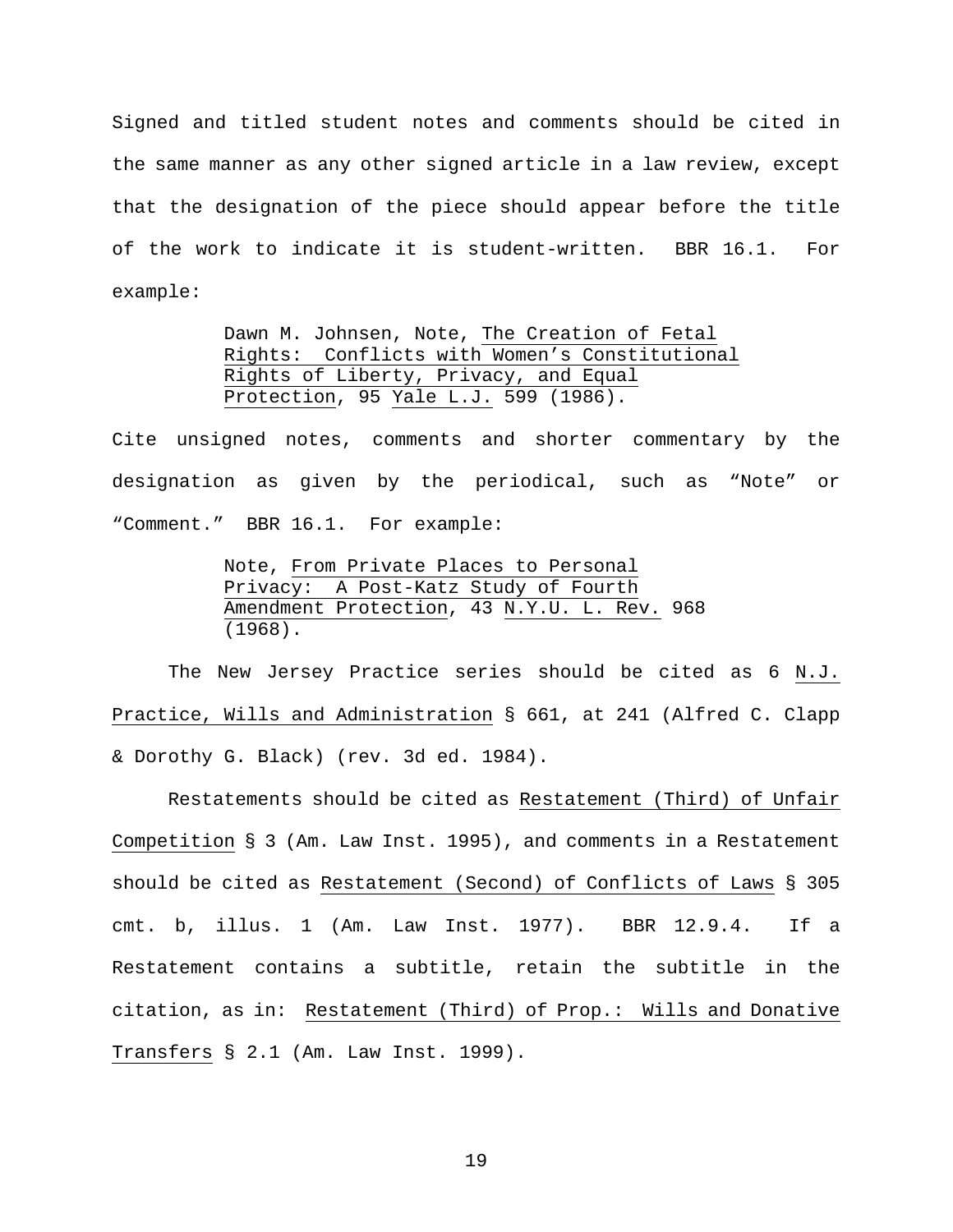The style for annotations is: Andrea Levinson Ben-Yosef, Annotation, Hog Breeding, Confining, or Processing Facility as Constituting Nuisance, 93 A.L.R.5th 621 (2001). BBR 16.7.6.

Gann books should be cited:

Dreier, Keefe & Katz, Current N.J. Products Liability & Toxic Torts Law § 10:3 (2012).

Encyclopedias should be cited as 89 C.J.S. Trusts § 146 (1955); 17A Am. Jur. 2d Contracts § 74 (1991).

Dictionaries should be cited: Ballentine's Law Dictionary 1190 (3d ed. 1969); Black's Law Dictionary 712 (9th ed. 2009). That is a departure from BBR 15.8(a).

Model Jury Charges should be cited:

Model Jury Charges (Criminal), "Recklessly Endangering Another Person (N.J.S.A. 2C:12- 2b(2))" (rev. Apr. 19, 2004).

Model Jury Charges (Civil), 2.12, "Personnel Manual Creating a Contract" (approved Jan. 1997).

 Administrative Directives issued by the Judiciary should be cited:

> Administrative Directive #21-06, "Approved Jury Selection Standards" (Dec. 11, 2006).

Executive orders issued through 1995 should be cited to the

Laws of New Jersey books:

 Exec. Order No. 151 (Dec. 11, 1986), 1 Laws of New Jersey 1986 1069.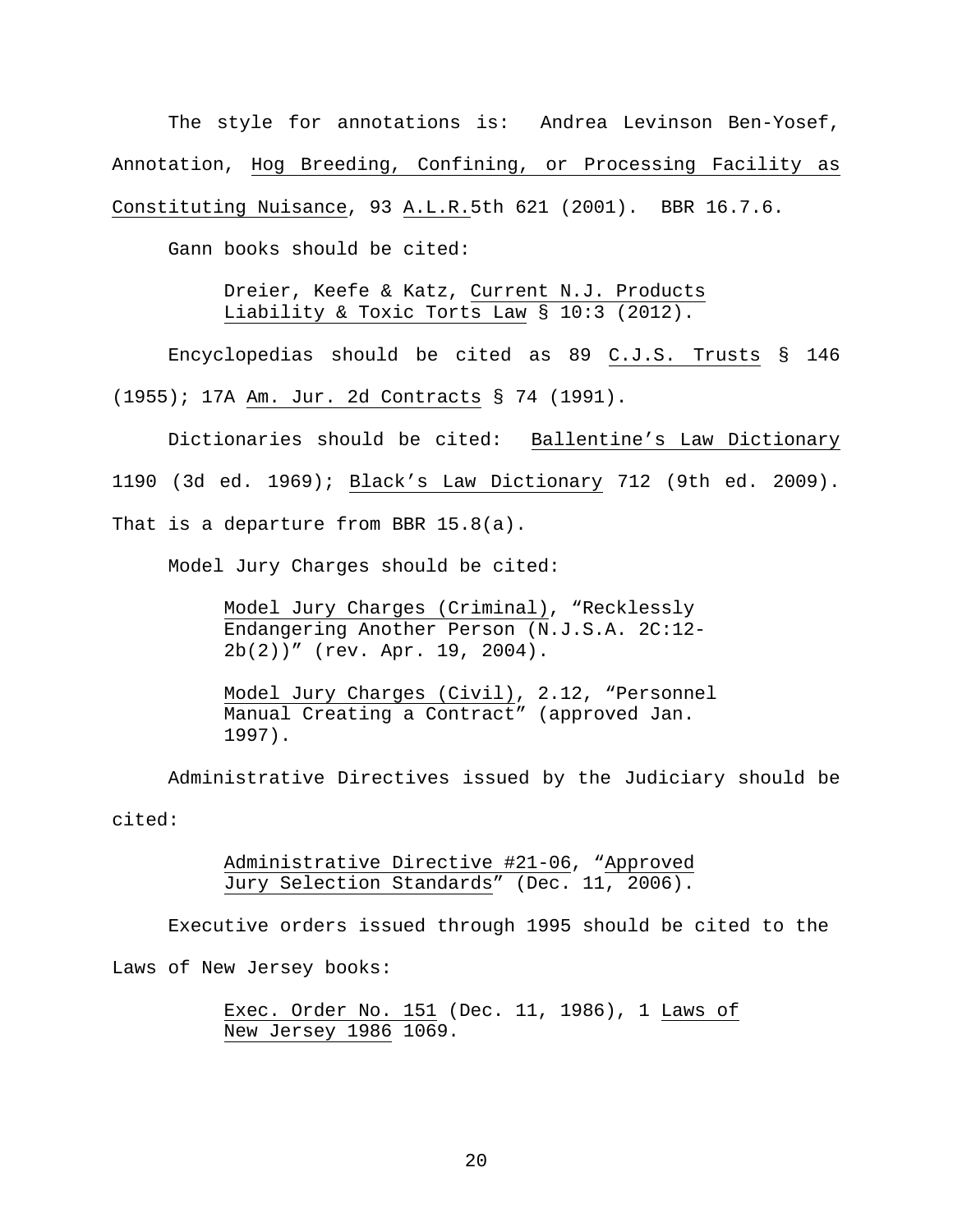Because the Laws of New Jersey are not easily accessible after 1995, cite to the New Jersey Register for executive orders issued in 1996 and later:

> Exec. Order No. 1 (Jan. 20, 2010), 42 N.J.R.  $\overline{575(a)-77}$  (Feb. 16, 2010).

The orders and cites to the Register can be found in Lexis.

## **H. Short Citation Forms**

 Note that New Jersey no longer uses "supra" to refer to previously cited sources. When an authority has been fully cited previously, "id." or "ibid." should be used when appropriate. A published case that has already been cited in full in the same general discussion should be shortened to: Miranda, 384 U.S. at 478.

 In the rare case in which an unpublished case may be cited pursuant to Rule 1:36-3, its short form would be as follows:

Smith, slip op. at 8.

But cite a case that will be published:

Smith,  $\frac{N.J.}{N.J.}$  (slip op. at 8).

 When citing to a treatise or law review article, use a short form that consists of the last name(s) of the author or authors of the work, or when there is no author, the title of the article, followed by a comma.

For example:

Tribe, § 15-1.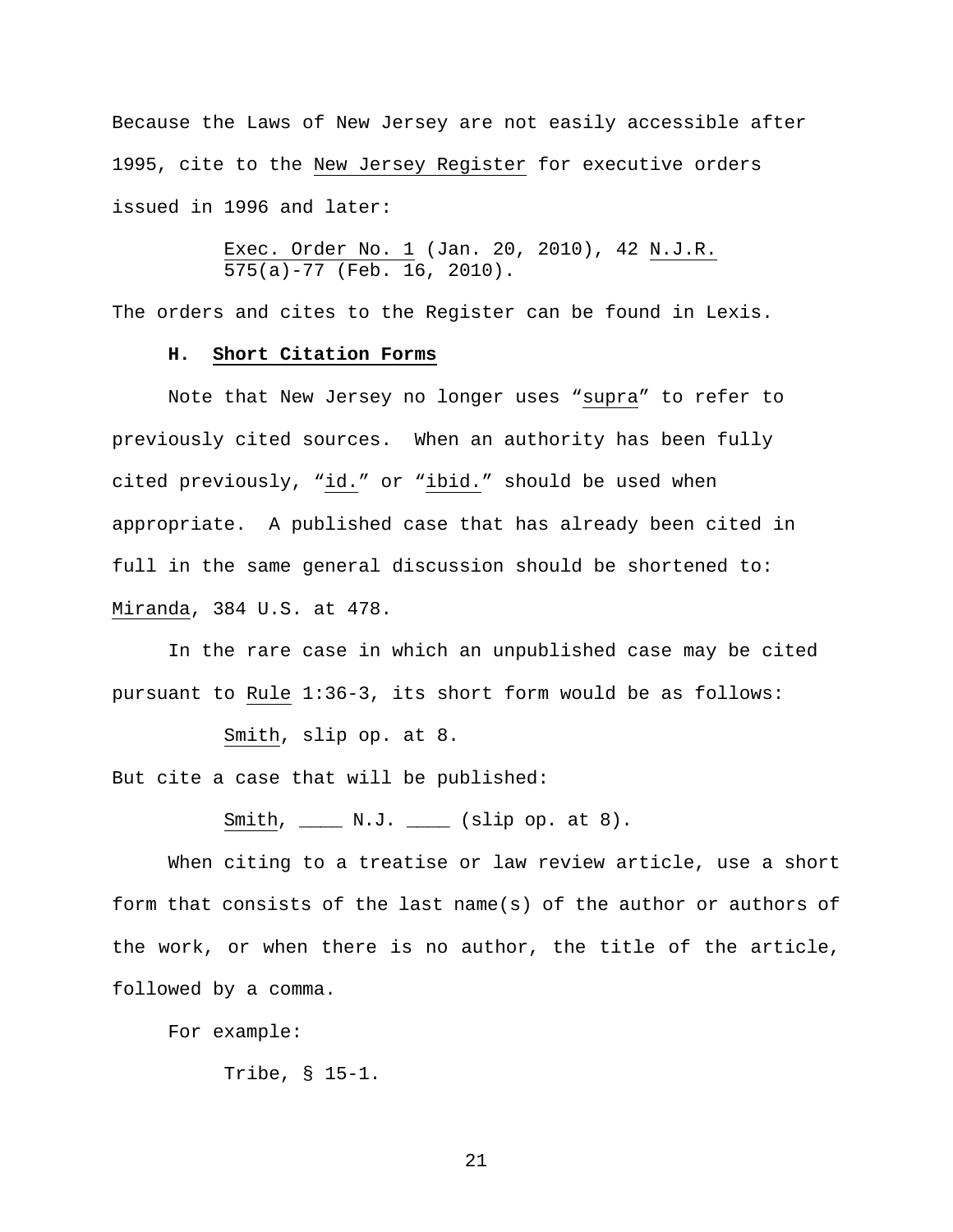Kennedy, 102 Harv. L. Rev. at 1758.

Note, From Private Places to Personal Privacy, 43 N.Y.U. L. Rev. at 985.

 "Id." should be used to cite to the immediately preceding authority. Thus, if there is a citation to State v. Bull, 227 N.J. 555, 561 (2017) (quoting State v. Purnell, 161 N.J. 44, 53 (1999)), and the next citation is to Bull, it should be cited as: Id. at 563. "Ibid." should be used to indicate the same source at the same page as the immediately preceding authority. When there are two sources cited equally, however  $- - e.g.,$  State v. Bull, 227 N.J. 555, 561 (2017); State v. Purnell, 161 N.J. 44, 53 (1999) - then neither id. nor ibid. could be used in the next cite.

## **I. Pages & Footnotes**

Where the principle for which a case or other source is cited is stated on a particular page or pages, the relevant page or pages should always be indicated as follows: State v. Jarbath, 114 N.J. 394, 404 (1989); Sisler v. Gannett Co., 104 N.J. 256, 280-81 (1986). Always retain the last two digits but drop other repetitious digits: Baker v. Carr, 369 U.S. 186, 195-96 (1962). BBR 3.2(a). Cite nonconsecutive pages by giving the individual page numbers separated by commas: Township of Wayne v. Ricmin, Inc., 124 N.J. Super. 509, 514, 517 (App. Div. 1973).

To cite a footnote, give the page on which the footnote begins followed by "n." and the footnote number, with no space between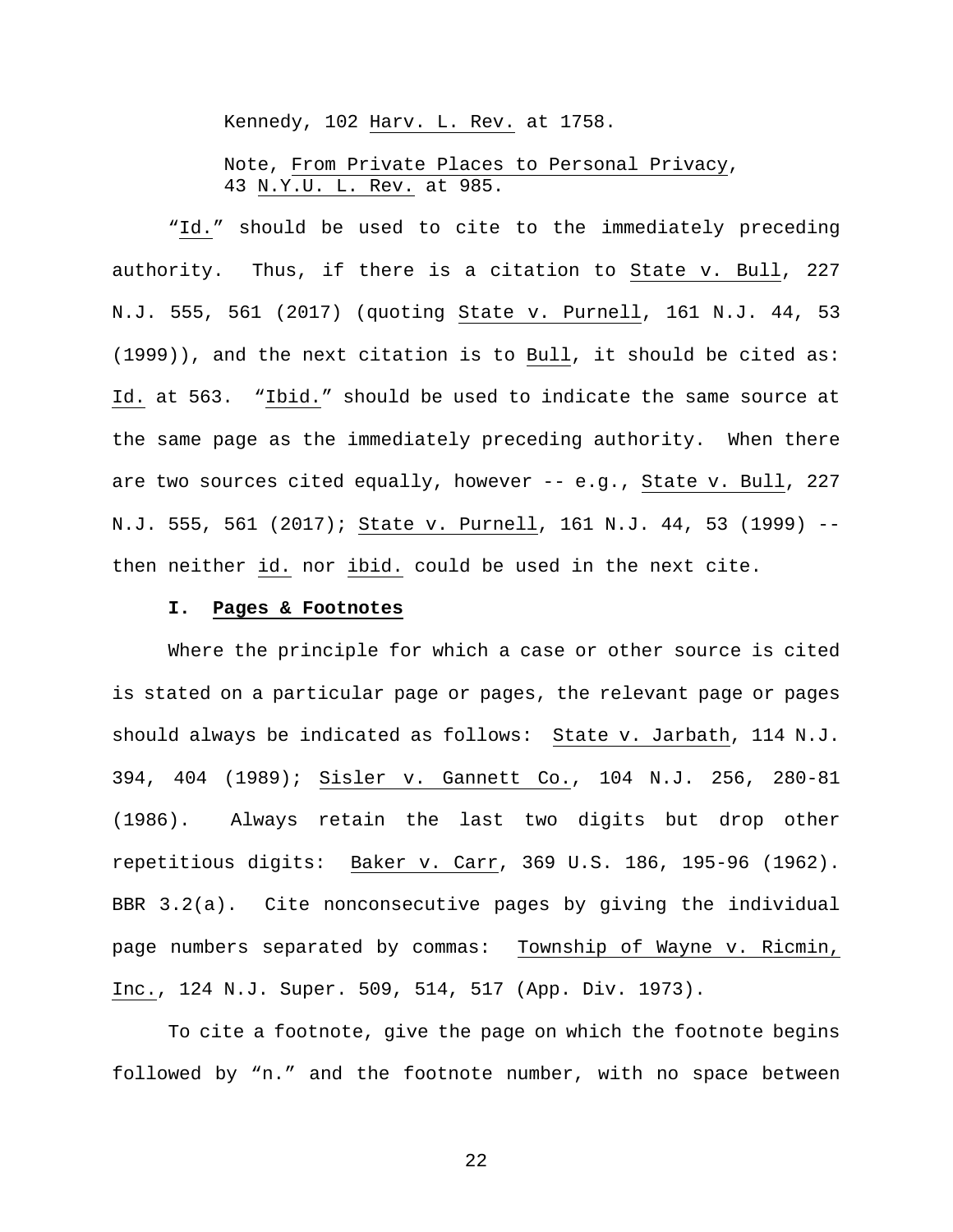the "n." and the number: Abbott v. Burke, 119 N.J. 287, 370 n.34 (1990). See BBR 3.2(b) for further instructions.

Text in footnotes should begin two spaces after the number:

<sup>1</sup> Footnote starts here.

Footnotes should be in the same font (including size) as the main text. If there is more than one footnote on a page, skip a line between them.

## **J. Underscoring**

Where the Bluebook says to italicize, the New Jersey practice is to underline instead, as shown throughout this manual. Introductory signals such as Cf. and See; words or phrases used to introduce prior or subsequent case histories; the names of cases, constitutions, court rules, law reviews, and restatements; and id. and ibid. should be underscored.

### **K. Internet & Other Non-Print Materials**

Citation to internet, electronic media, and other non-print resources generally should follow BBR 18.

If material is available in a printed source, citation generally should be to the printed material. BBR 18.2. If there is an authenticated, official, or exact copy of the printed source, it may be appropriate to include a URL along with the citation of the traditional medium, if doing so would substantially improve access to the source information or if the source "is so obscure that it is practically unavailable." BBR 18.2.1(b). In such a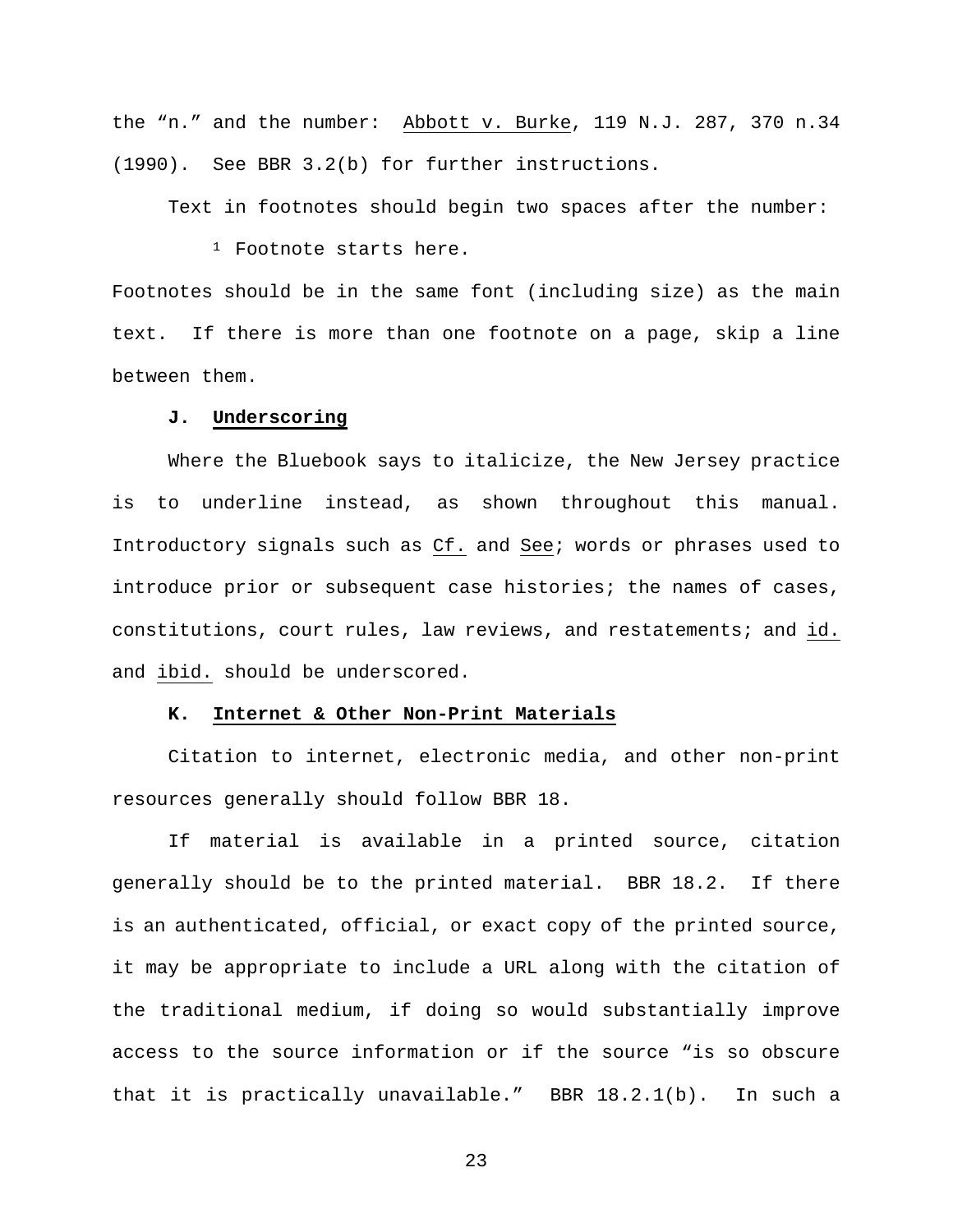case, cite the printed source first, then append the URL directly to the end of the citation set off only by a comma. For example:

> In re Montes, ACJC No. 2013-130 (Mar. 28, 2014 (slip op. at 22), http://www.judiciary.state.nj.us/pressrel/ 2014/ACJC%20Presentement%20Montes.pdf.

Note that citations to sources readily available on the Judiciary's website should not provide URLs; such sources include model jury charges, court rules, rules of evidence, notices to the bar, and administrative directives.

The Bluebook distinguishes between direct citations to internet sources, BBR 18.2.2, and traditional citation formats to which a URL should be appended, BBR 18.2.1(b). Direct internet citations generally should follow BBR 18.2.2, except text shown in the Bluebook as italics or all caps should be underlined instead.

#### **III. STYLE**

## **A. Quotations**

 Follow BBR 5.1, 5.2, and 5.3 on formatting, altering, and omitting portions of quotations.

A quotation of fewer than fifty words should be included in the regular text. Longer quotations should be indented ten spaces (one inch) from the side margins and single spaced. Indenting a quote this way takes the place of quotation marks before and after the quote. A block quote that is taken entirely from a single source should not be surrounded by quotation marks.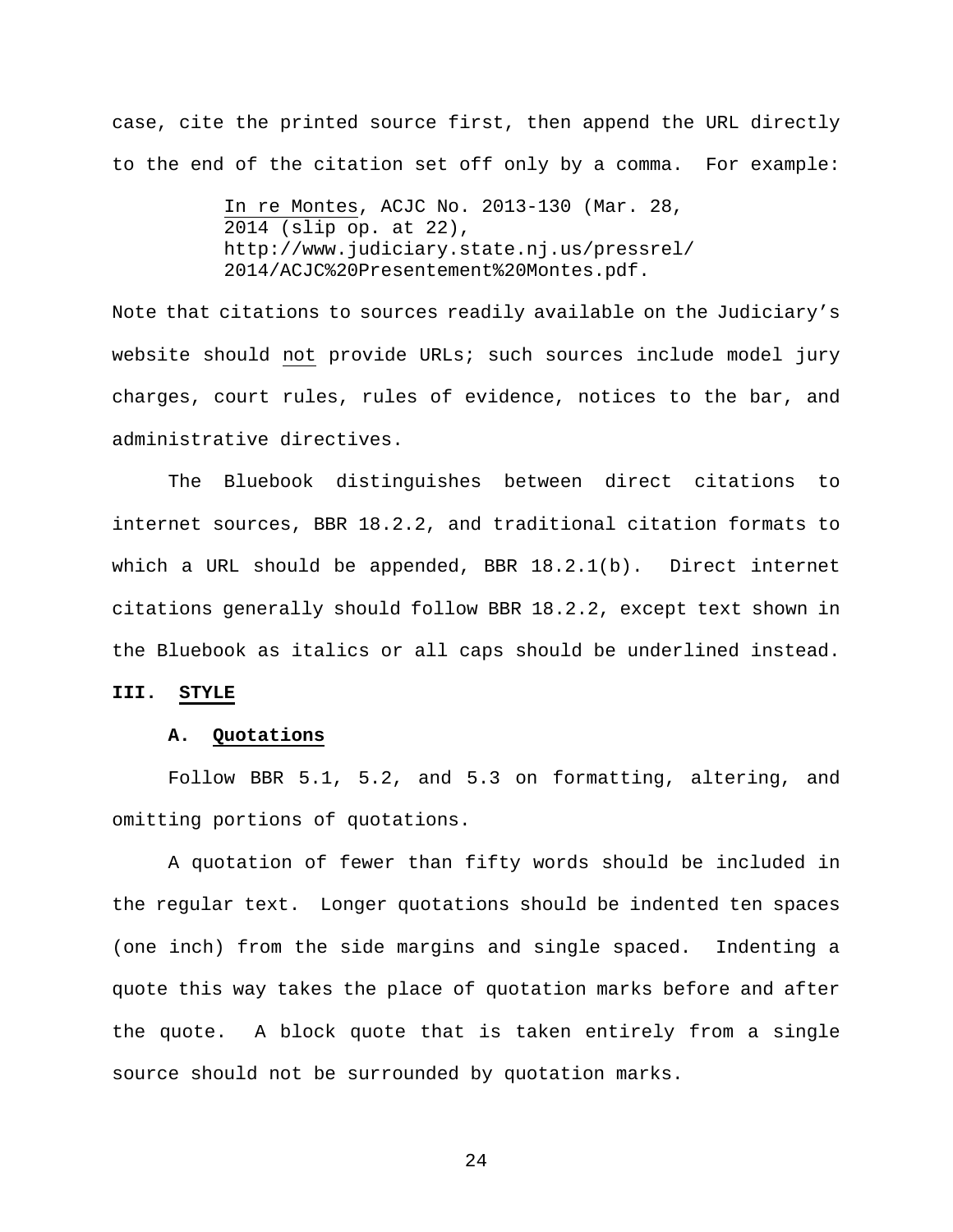A citation to the source of an indented quotation should be placed in brackets immediately below the quotation. For example:

> There is no requirement that police stop a person who enters a police station and states that he wishes to confess to a crime, or a person who calls the police to offer a confession or any other statement he desires Volunteered statements of any kind are not barred by the Fifth Amendment. . . .

[Miranda, 384 U.S. at 478.]

A "see also" cite after a block quote should begin at the left margin; it should not be part of the block quote citation.

To show an omission within a quotation, use an ellipsis, which is "three periods separated by spaces with a space before the first and after the last period  $("$ \_.\_.\_.\_")." BBR 5.3. Ellipses should be used even when only one word is omitted. See BBR 5.3.

An ellipsis is never correct at the beginning of a quotation or at the end of a quotation if it ends with a complete sentence. If words at the end of a sentence are omitted, do not replace them with [.]. Use an ellipsis followed by the final punctuation of the sentence. BBR  $5.3(b)(iii)$ . If one or more entire paragraphs are eliminated from a block quote, indent and insert four periods  $(......]$  separated by spaces on a new line. BBR 5.1(a)(iii). Do not insert an ellipsis for an omitted footnote or citation; indicate such an omission by a parenthetical phrase -- (footnote omitted) or (citation omitted)) -- immediately following the citation to the quoted source. BBR 5.3 and 5.4(c).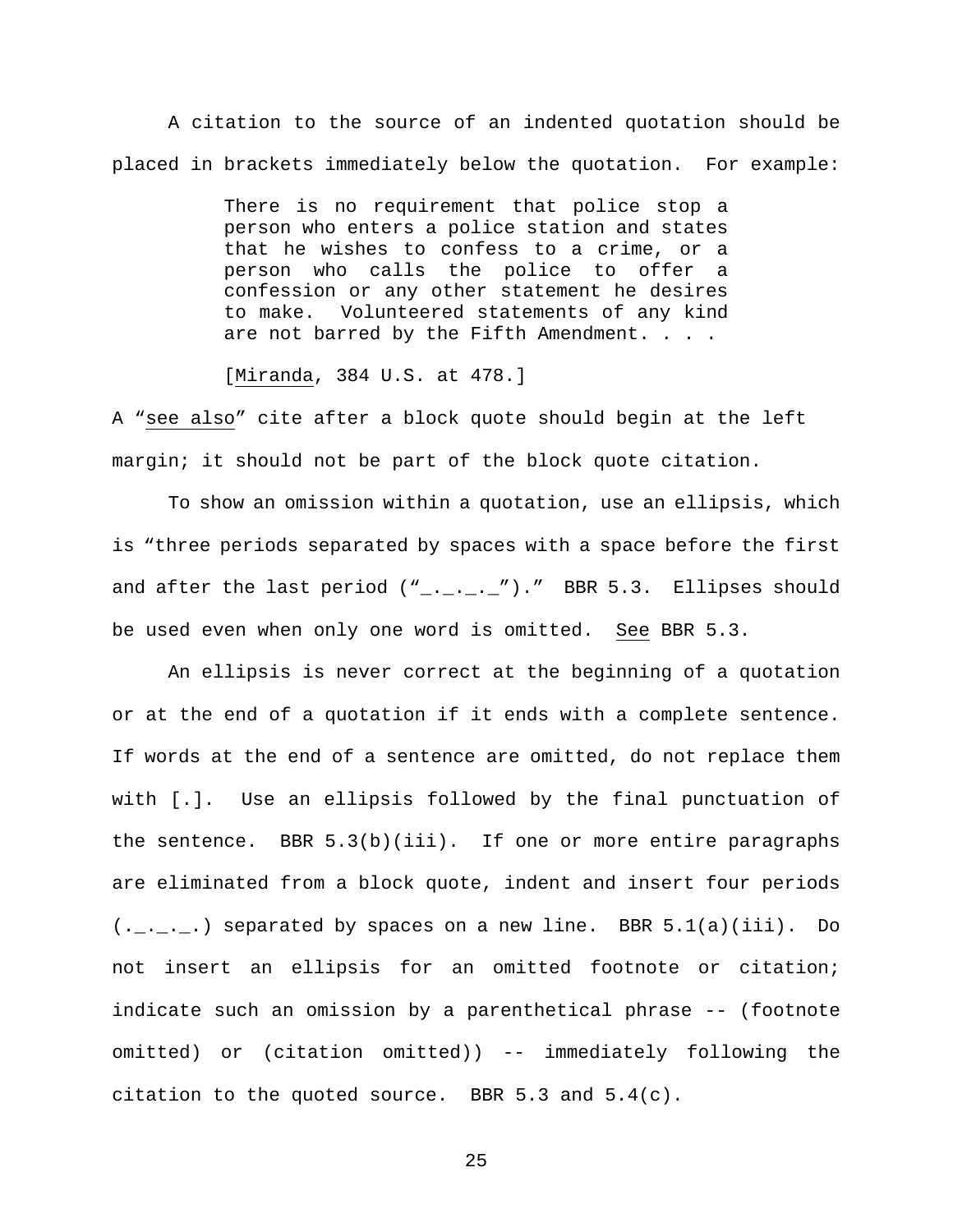If language at the beginning of an original sentence is omitted, do not use an ellipsis. Instead, capitalize the first letter and place it in brackets if it is not already capitalized. Thus: "[C]ompulsory process must be available for the production of evidence." BBR 5.3(b)(i).

When the writer underscores part of a quotation for emphasis, that should be noted by the parenthetical phrase "(emphasis/emphases added)" after the citation. Do not indicate "(emphasis in original)." BBR 5.2(d)(iii). Any editing inside a quotation should appear in brackets. BBR 5.2(a). No parenthetical is needed to indicate that you have altered the quoted text; however, if the text you are quoting already contains an alteration, an "(alteration(s) in original)" parenthetical should be included in your citation. Alteration and emphasis parentheticals thus work in opposite ways.

## **B. Punctuation, Capitals, & Foreign Expressions**

 Two spaces should follow every sentence and citation. Thus, aside from use within citations, periods and colons should be followed by two spaces. When quoting from a text that uses only one space after periods and colons, add a second space.

Periods and commas are always placed inside quotation marks. A colon, semicolon, question mark, or exclamation point should be placed inside the quotation marks only if it is part of the quoted material; otherwise, it is outside the ending quotation mark.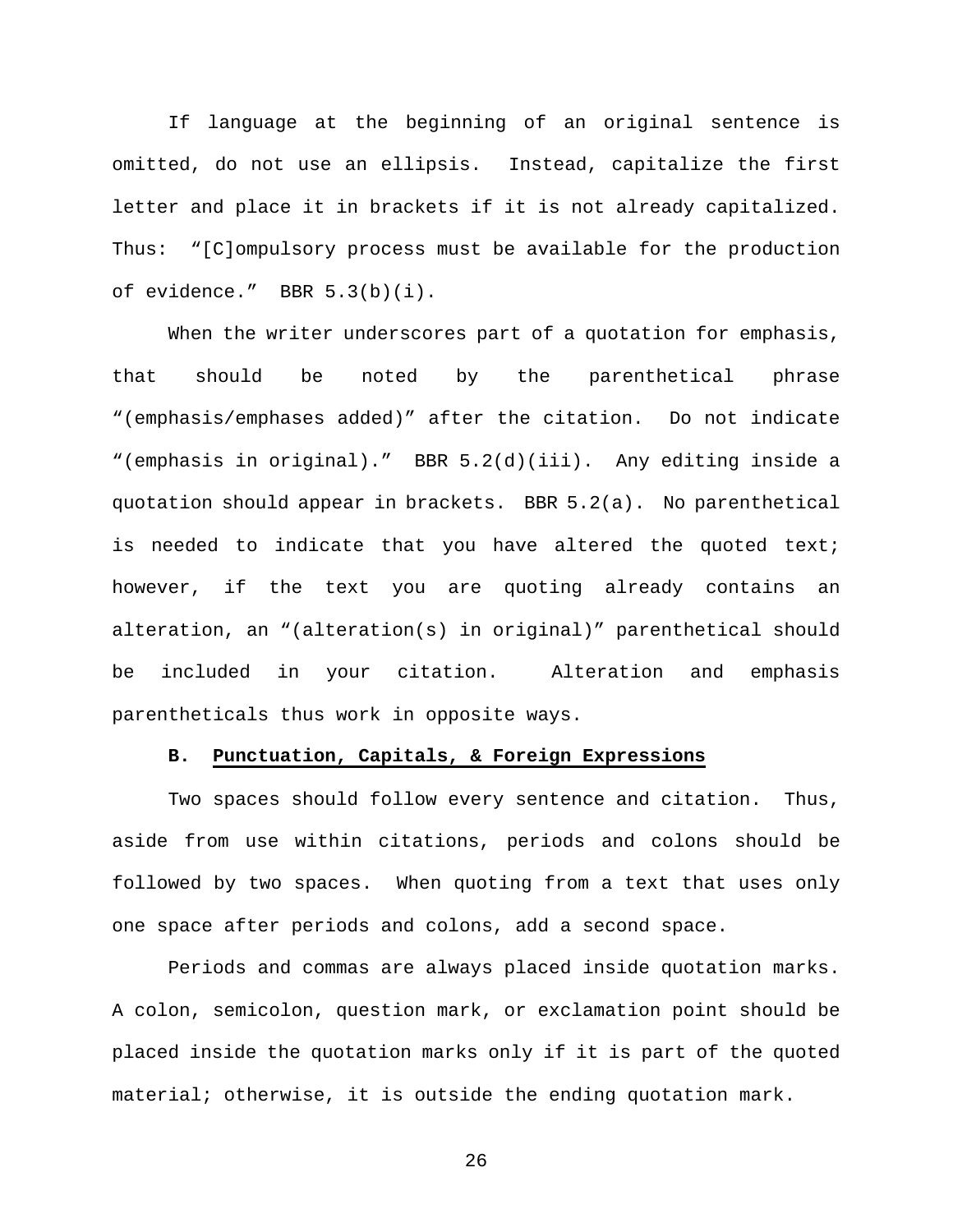Where no day is included, a comma should not separate the month from the year, e.g., "March 2014." (Do not write "March of 2014.") Where a day is included, it should be written as a numeral, not an ordinal, i.e., "March 15, 2014," not "March 15th, 2014."

Numbers zero through ninety-nine should be spelled out; figures should be used for any number over ninety-nine. However, where there is a series of numbers in the same sentence and any are over ninety-nine, all are to be put in figures. BBR 6.2(a) (but see exceptions in that rule). A sum of money should be written as "\$50," not "\$50." or "\$50.00."

Avoid unnecessary capitals. Do not capitalize "a.m." or "p.m." Capitalize nouns referring to people or groups only when they identify specific persons, officials, groups, government offices, or government bodies (Rule 8(c)(i)):

> Judge Cedarbaum Captain Sam Jones the Board the Agency the DEP the Legislature the Governor

But:

the legislative hearings the gubernatorial veto administrative agencies

Capitalize "Court" only when naming a court in full or when referring to the Supreme Court of the United States (BBR 8 (c)(ii)), or to the Supreme Court of New Jersey (a New Jersey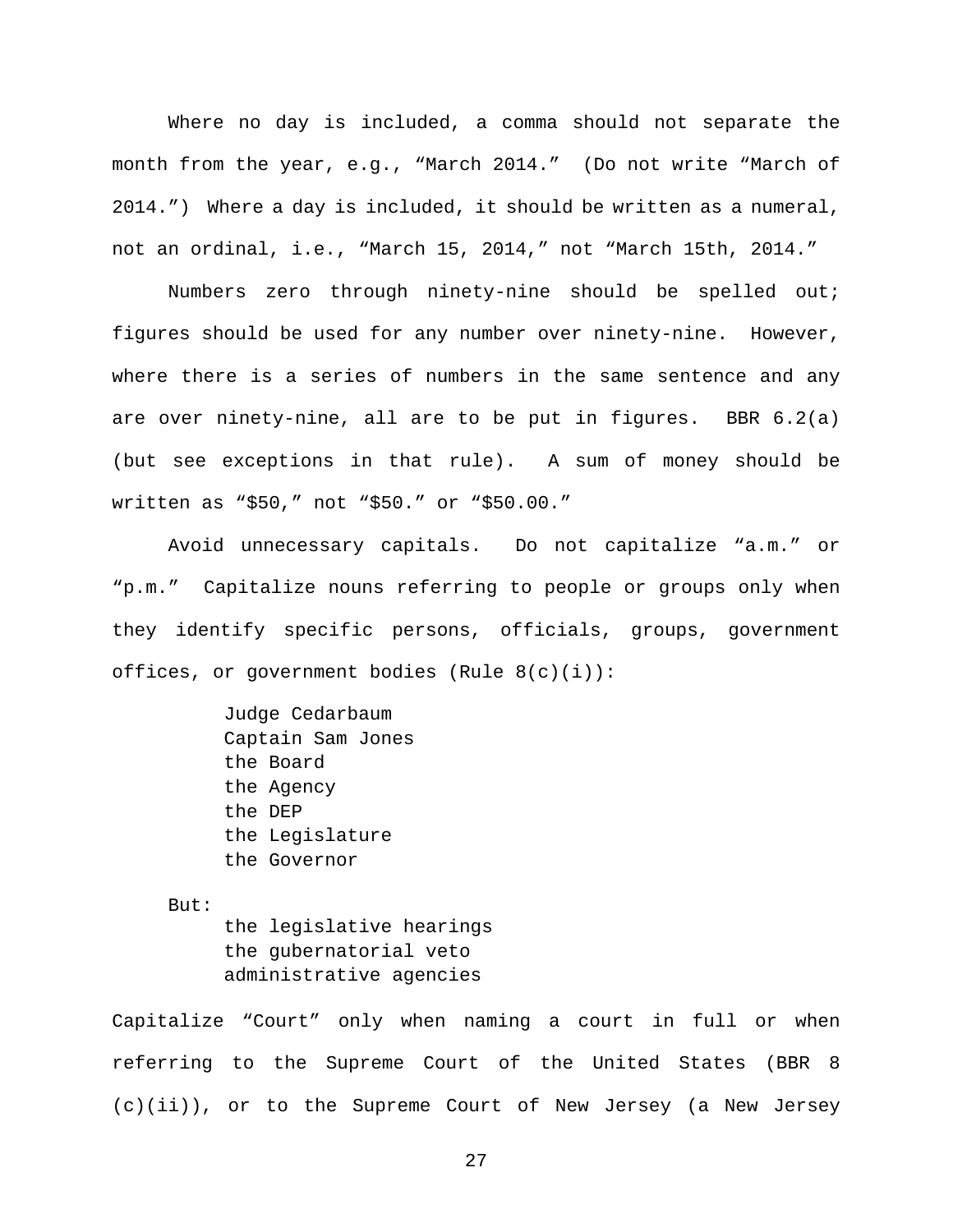exception to the Bluebook rule). "State" should be capitalized if it is part of the full title of a state, if the word it modifies is capitalized, or when referring to a state as a governmental actor or party to litigation. BBR  $8(c)(ii)$ . For example:

> the State of New Jersey the State Commissioner of Education the State relitigated the issue

Capitalize references to sections within constitutions in sentences, for example: "The Fourth Amendment of the Federal Constitution and Article I, Paragraph 7 of our State Constitution prohibit unreasonable searches and seizures." BBR  $8(c)(ii)$ . But the adjective "constitutional" should not be capitalized: The voters approved the state constitutional amendment.

Use of Latin expressions like "inter alia" and "sub judice" should be avoided because English equivalents are readily available (for example, "among other things"; "the present case"). Latin expressions not commonly used as part of the English language should be underlined, except when they are not italicized in Black's Law Dictionary. Common non-emphasized terms include:

| ad hoc       | in camera      | res ipsa     |
|--------------|----------------|--------------|
| ad valorem   | in limine      | loquitur     |
| contra       | in personam    | res judicata |
| de facto     | per se         | respondeat   |
| de novo      | pro bono       | superior     |
| dictum/a     | pro rata       | scienter     |
| $en/in$ banc | pro se         | sua sponte   |
| ex officio   | quantum meruit | ultra vires  |
| ex parte     | quasi          |              |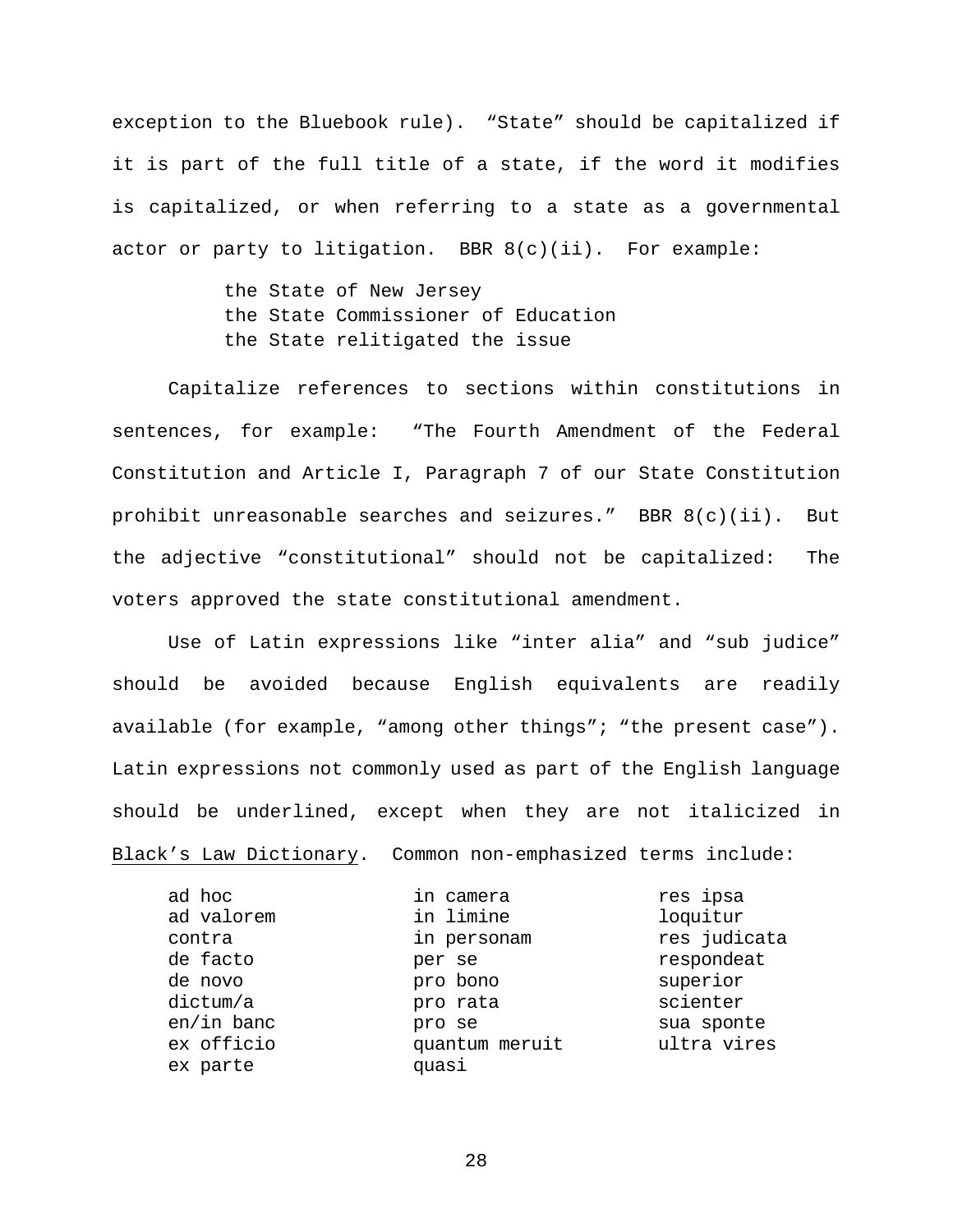#### **IV. LIST OF NEW JERSEY EXCEPTIONS TO THE BLUEBOOK**

 1. A citation to a decision of a New Jersey court should be solely to the applicable New Jersey reporter.

 2. A citation to a decision of the Supreme Court of the United States should be made only to the decision in the official United States Reports, if there is one. If there is no decision yet in the United States Reports, citation should be to the U.S. Reporter, with blanks as appropriate, and to the Supreme Court Reporter. If there is no citation yet in Supreme Court Reporter, cite to the slip opinion.

 3. Citations to statutes should include the date of the statute only when that date is significant, such as a statute that was later modified. New Jersey statutes should be cited solely to the New Jersey Statutes Annotated. Citations to federal statutes should be solely to the United States Code. Citations to statutes from other jurisdictions should follow the Bluebook, aside from the date rule.

 4. An abbreviated form of citation may be used in citing standard treatises that are commonly known in a shortened form.

 5. A short form of citation should be used for repeat citations of cases as well as other authorities unless id. or ibid. is appropriate.

6. Capitalize "Court" when referring to the Supreme Court of New Jersey or the Supreme Court the United States.